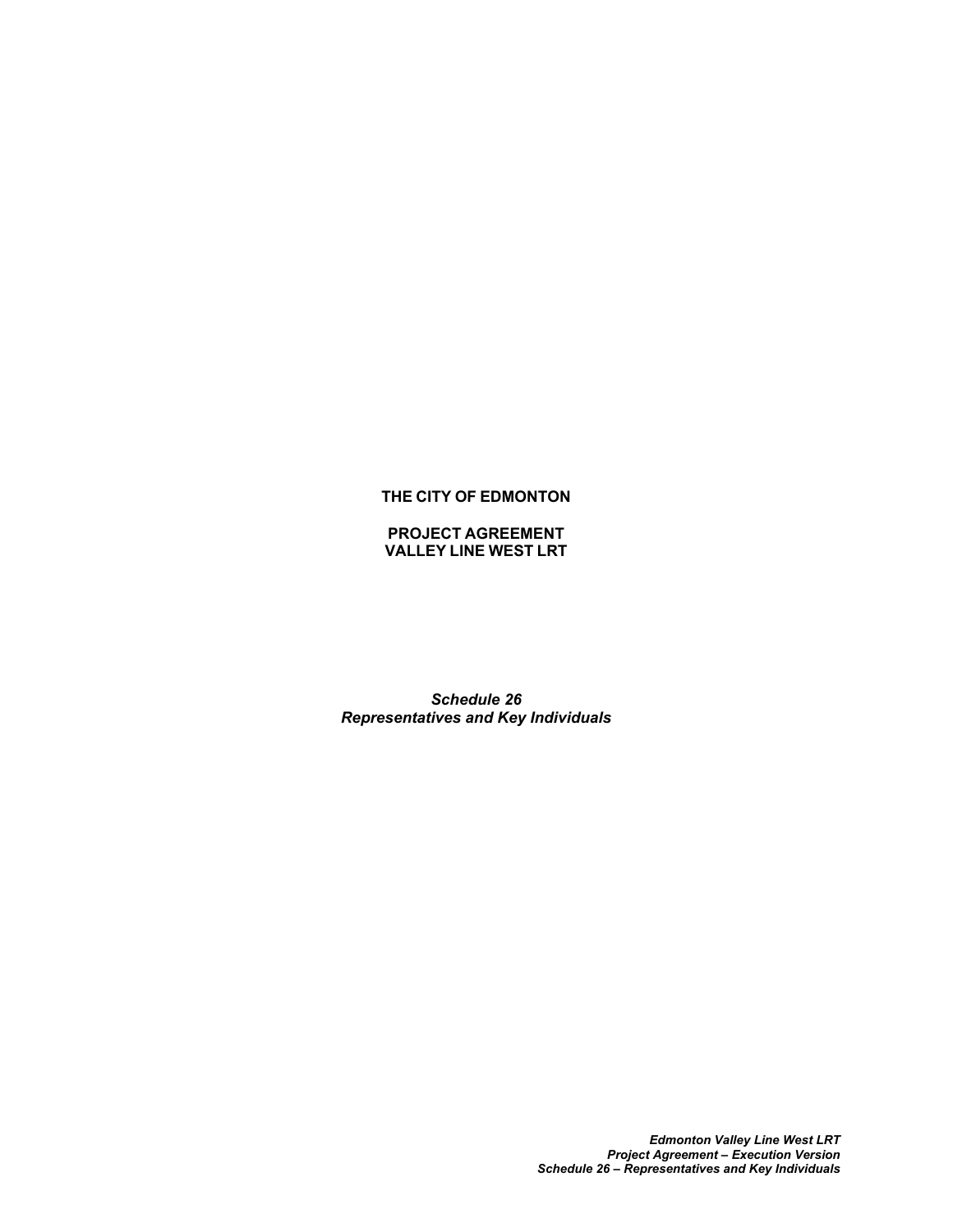# **TABLE OF CONTENTS**

| 1.             |            |                                                                      |  |
|----------------|------------|----------------------------------------------------------------------|--|
|                | 1.1<br>1.2 |                                                                      |  |
|                | 1.3<br>1.4 |                                                                      |  |
|                |            |                                                                      |  |
| 2 <sub>1</sub> |            |                                                                      |  |
|                | 2.1        |                                                                      |  |
| 3 <sub>1</sub> |            |                                                                      |  |
|                | 3.1        |                                                                      |  |
|                | 3.2        | Change of Key Individual or Job Specifications or Responsibilities 4 |  |
|                | 3.3        |                                                                      |  |
| $\mathbf{4}$   |            |                                                                      |  |
|                |            | APPENDIX 26A KEY INDIVIDUALS SPECIFIC MANDATORY REQUIREMENTS 7       |  |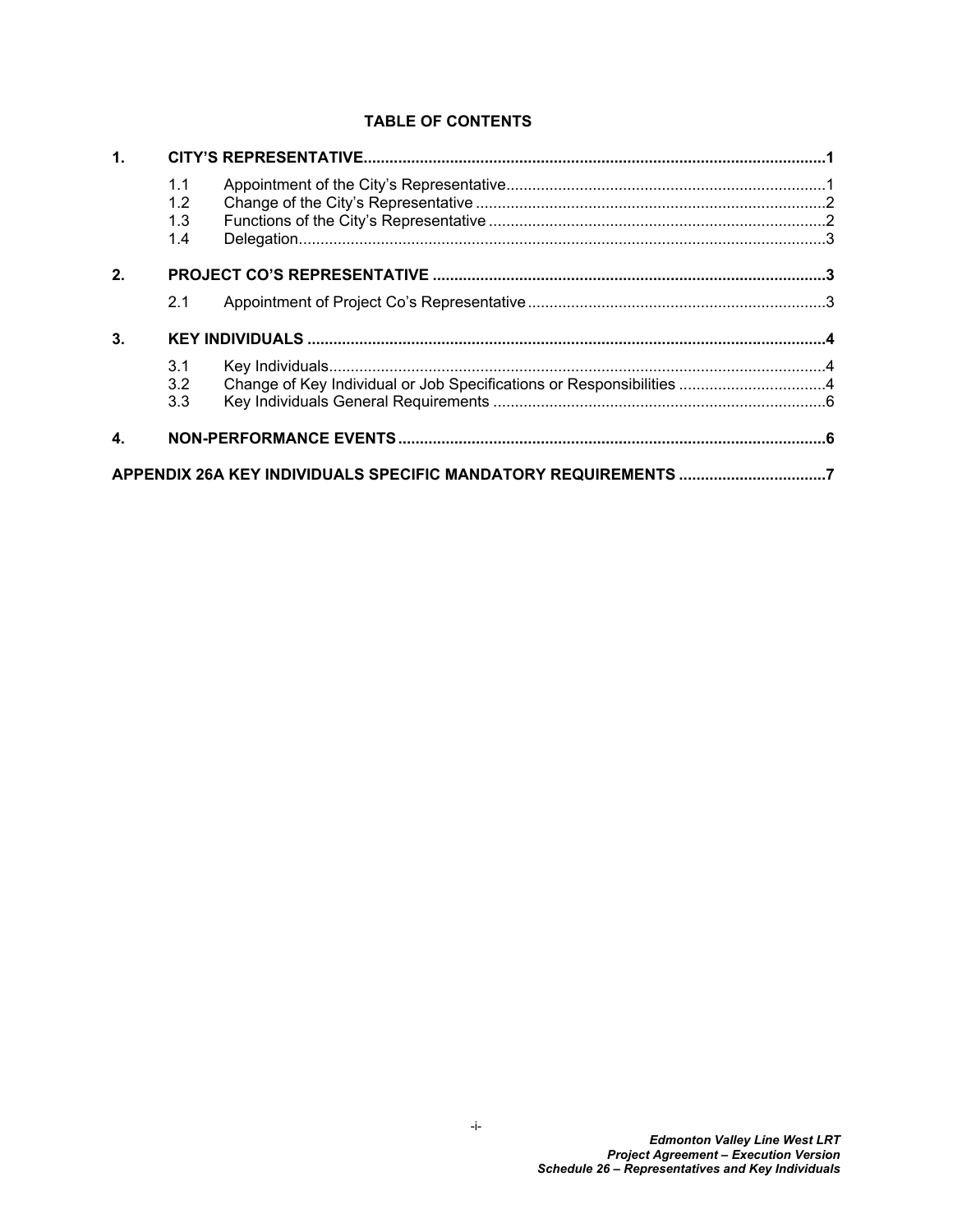### **SCHEDULE 26**

### **REPRESENTATIVES AND KEY INDIVIDUALS**

### <span id="page-2-0"></span>**1. CITY'S REPRESENTATIVE**

# <span id="page-2-1"></span>**1.1 Appointment of the City's Representative**

- (a) The City has appointed the City's Representative to act as its representative and agent in relation to the Project, including in relation to Design, Construction, the financing of the Project, and all other aspects of the Project Work. The City's Representative shall be entitled to exercise the functions set out in Section [1.3](#page-3-1) *[Functions of the City's Representative]* of this Schedule.
- (b) During any period when there is no City's Representative, the functions which would otherwise be performed by the City's Representative shall be carried out by such other person as the City may designate by notice to Project Co, and such other person shall be treated in all respects as the City's Representative under this Agreement during such period. The City shall use commercially reasonable efforts to give reasonable advance notice of any such designation to Project Co where practicable.
- (c) Except as expressly stated in this Agreement, the City's Representative does not have any authority to release or relieve Project Co of any of its obligations under this Agreement or any other Project Document.
- (d) Project Co and Project Co's Representative, except as otherwise notified by the City to Project Co and subject to Section [1.1\(e\)](#page-2-2) of this Schedule, are entitled to treat any act of the City's Representative as being expressly authorized by the City, and shall not be required to determine whether any express authority has, in fact, been given to such individual.
- <span id="page-2-2"></span>(e) Any decision by the City's Representative is specific to the circumstances to which it relates, and shall not be construed as binding on, or limiting any other decision to be made by, the City or the City's Representative, whether in the same or similar circumstances or otherwise.
- <span id="page-2-3"></span> $(f)$  In the exercise of any of its functions, the City's Representative may:
	- (1) refer any matter to the City or any other person for advice or determination;
	- (2) rely upon any advice received or determination made following a reference pursuant to Section [1.1\(f\)\(1\)](#page-2-3) of this Schedule;
	- (3) rely on any other advice that the City's Representative considers necessary or appropriate in the circumstances; and
	- (4) in accordance with, and subject to the limitations in, Section [1.4](#page-4-0) *[Delegation]* of this Schedule, designate any other person to attend any meeting, review, inspection, test or other activity that is permitted to be attended by the City under the terms of this Agreement.
- (g) The City's Representative shall work together with Project Co's Representative in the spirit of partnering and cooperation in the administration of this Agreement.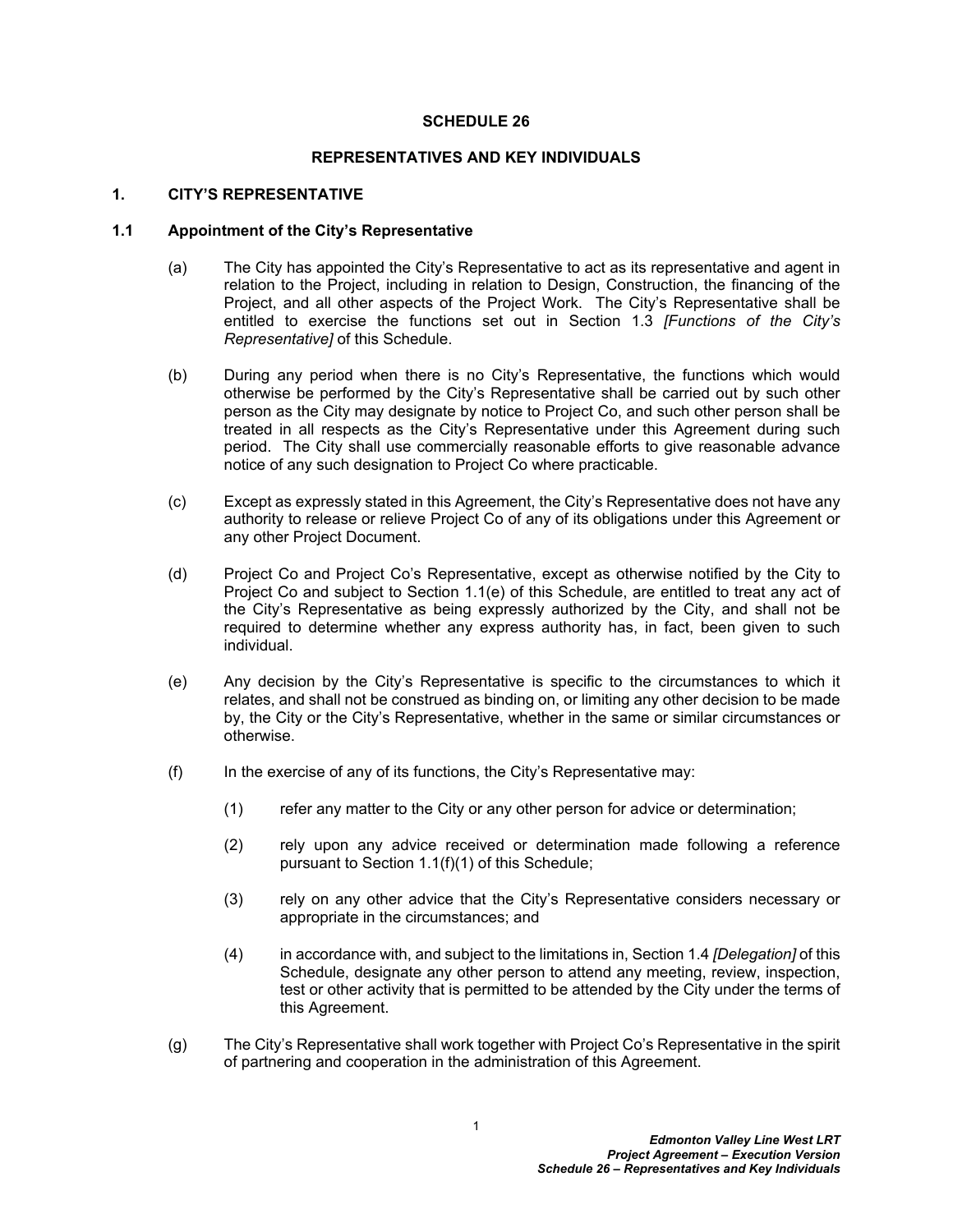# <span id="page-3-0"></span>**1.2 Change of the City's Representative**

The City may at any time and from time to time by notice to Project Co terminate the appointment of the City's Representative or appoint one or more substitute City's Representatives or temporary "acting" City's Representative(s). Any such notice shall specify the effective date of such termination, appointment or substitution, and the City shall use commercially reasonable efforts to give reasonable advance notice of any such appointment to Project Co where practicable.

# <span id="page-3-1"></span>**1.3 Functions of the City's Representative**

The functions which may be performed by the City's Representative under this Agreement include the following:

- (a) monitoring all aspects and activities of the Project, and Project Co's performance of the Project Work in accordance with the Project Requirements, by any means, including the system of inspection, testing, surveys, certification, review and audits set out in this Agreement;
- (b) attending site and other progress and technical meetings (including in the company of such other City representatives, consultants, contractors, Governmental Authorities and/or advisors as the City's Representative considers appropriate) and receiving and reviewing records and reports;
- (c) monitoring and reviewing the obtaining and, where applicable, renewal or extension by Project Co, of Project Approvals, and the compliance by Project Co with Applicable Law, Project Approvals and the Project Requirements;
- (d) requesting Changes in accordance with Schedule 13 *[Changes]*, receiving and considering Innovation Proposals in accordance with Schedule 13 *[Changes]*, negotiating and making all consequential decisions on behalf of the City, including issuing Change Enquiries and Change Directives, under Schedule 13 *[Changes]* and countersigning Change Order Confirmations, under Schedule 13 *[Changes]* in respect of such Changes and Innovation Proposals;
- (e) making and receiving claims in respect of Force Majeure Events pursuant to Section 11 *[Force Majeure]* or in respect of Relief Events pursuant to Section 12 *[Relief Events]*, of this Agreement, and negotiating and making all consequential decisions on behalf of the City in respect of such claims;
- (f) monitoring the performance by Project Co of Project Co's Environmental Obligations;
- (g) auditing and monitoring Project Co's implementation of, and compliance with, the Quality Management System and Quality Management Plan;
- (h) monitoring Project Co's implementation of, and compliance with, the Safety Management Plan;
- (i) inspecting and auditing the Project Records required to be retained pursuant to this Agreement;
- (j) performing all such functions as may be ascribed to the City's Representative under this Agreement or any other City Project Document, or otherwise under the Project Requirements;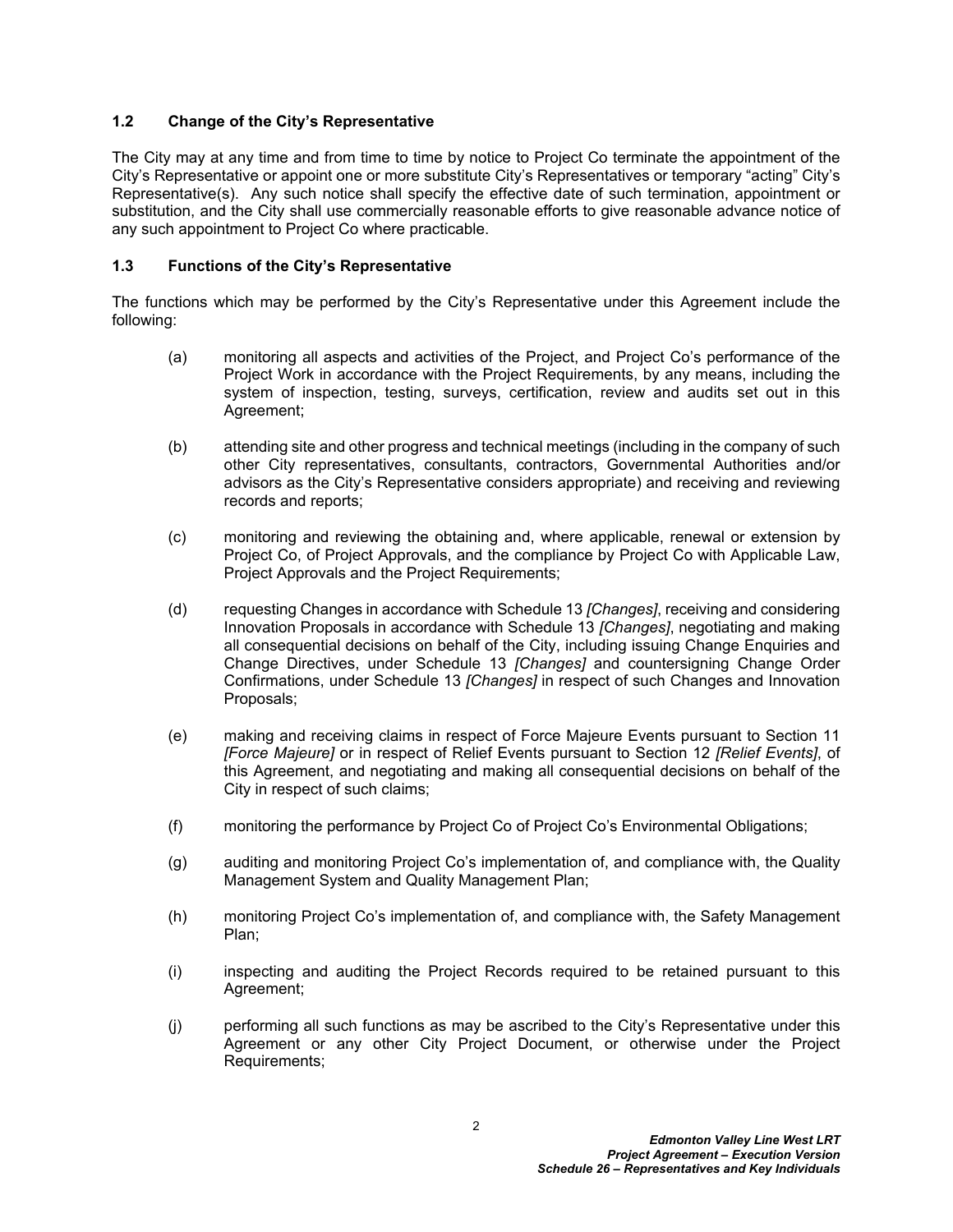- (k) receiving and dealing with all matters submitted to the Review Procedure or for information only pursuant to any provision of this Agreement or any other City Project Document, or otherwise under the Project Requirements;
- (l) performing any other functions under this Agreement or any other City Project Document, or otherwise under the Project Requirements, which are to be carried out by the City; and
- (m) performing such other functions in respect of this Agreement or any other City Project Document as the City may notify to Project Co from time to time.

# <span id="page-4-0"></span>**1.4 Delegation**

- (a) The City's Representative may delegate any of its authorities, duties or functions under this Agreement to a committee, individual or other representative by written notice to Project Co's Representative.
- (b) The City's Representative notice of delegation provided for above shall include the name of the committee, the individual or other representative to whom the authority, duty or function has been delegated and the time frame or period to which this delegation shall extend.
- (c) The City's Representative may rescind, change, modify, supplement or terminate in whole or in part any delegation as contemplated by Section [1.4](#page-4-0) *[Delegation]* of this Schedule at any time by written notice to Project Co's Representative.

# <span id="page-4-1"></span>**2. PROJECT CO'S REPRESENTATIVE**

# <span id="page-4-2"></span>**2.1 Appointment of Project Co's Representative**

- (a) Project Co shall appoint a competent and qualified person to act as its representative and agent in connection with the Project. Such appointment shall be subject to acceptance by the City's Representative, such acceptance not to be unreasonably withheld.
- (b) Project Co's Representative shall:
	- (1) be a Key Individual;
	- (2) serve as the single point of contact for Project Co to the City and the City's Representative for all purposes under this Agreement and all other City Project Documents;
	- (3) be an employee of, or an independent contractor directly engaged by, Project Co or an Affiliate of Project Co; and
	- (4) devote all working time, energy and skill to the Project and to carrying out the duties of Project Co's Representative.
- (c) Project Co's Representative shall have full authority to act on behalf of Project Co for all purposes of the Project, and the City and the City's Representative:
	- (1) are entitled to treat any act of Project Co's Representative in connection with this Agreement or any other City Project Document as being expressly authorized by Project Co, and shall not be required to determine whether any express authority has in fact been given to such individual; and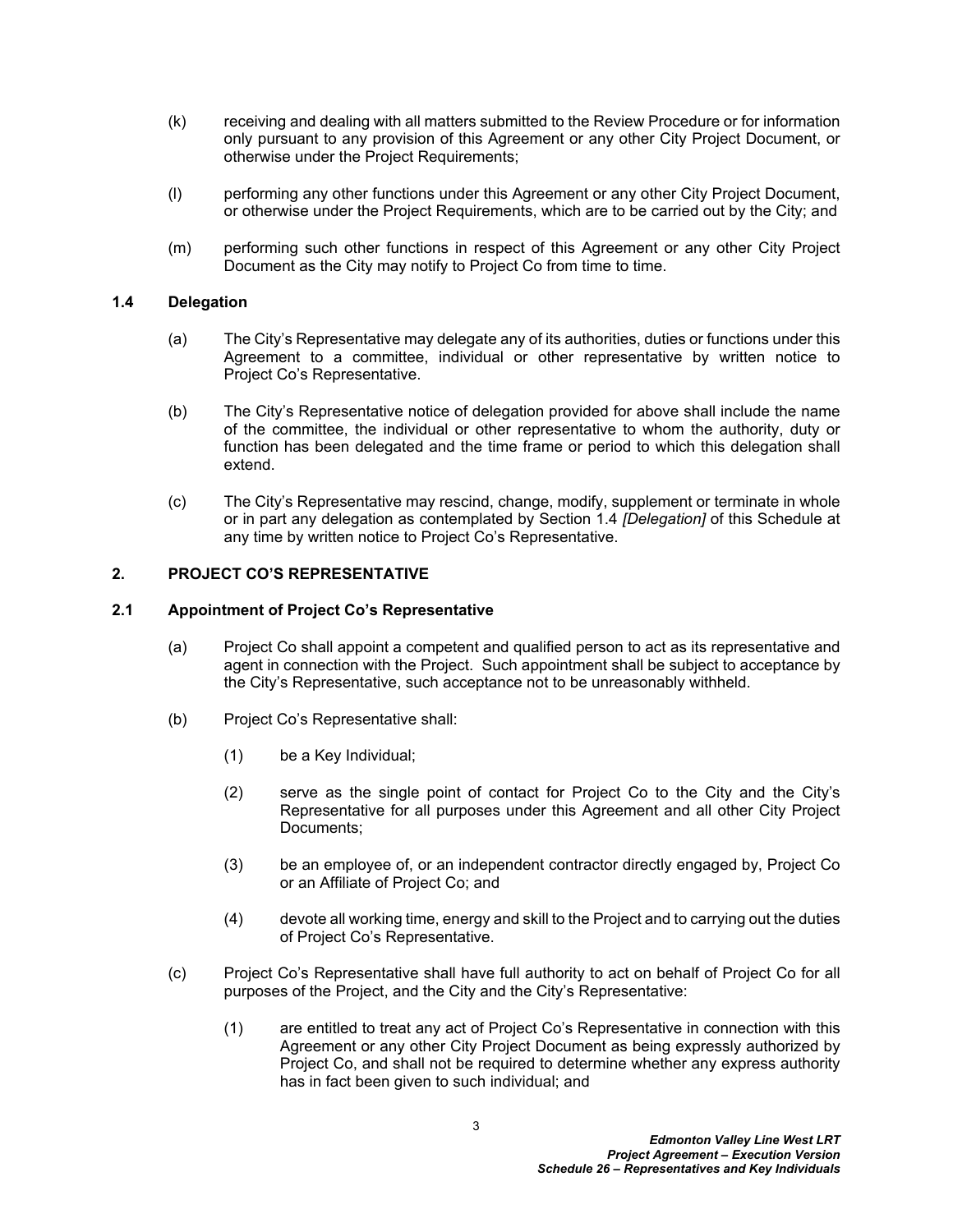- (2) may refuse to recognize any act in connection with this Agreement or any other City Project Document of any employee or representative of Project Co other than Project Co's Representative.
- (d) Project Co's Representative shall work together with the City's Representative in the spirit of partnering and cooperation.

# <span id="page-5-0"></span>**3. KEY INDIVIDUALS**

# <span id="page-5-1"></span>**3.1 Key Individuals**

- (a) The individuals who are critical to the performance of the Project Work are identified in this Schedule (the "**Key Individuals**").
- (b) Project Co shall, at times during the Term, cause competent and qualified persons to act as Key Individuals in connection with the Project in compliance with this Schedule and the requirements set out in [Appendix 26A](#page-8-0) *[Key Individuals Specific Mandatory Requirements]* to this Schedule.
- (c) Project Co shall ensure that the Key Individuals remain involved in the Project Work in the capacity set out in and that each Key Individual provides the commitments described in [Appendix 26A](#page-8-0) *[Key Individuals Specific Mandatory Requirements]* to this Schedule in respect of their particular role. For certainty, Project Co shall provide each of the Key Individuals sufficient access to Project Co's senior leadership and to the resources and information necessary for each Key Individual to perform its role and responsibilities. Project Co shall empower each of the Key Individuals such that each Key Individual is capable to perform its role and responsibilities.
- (d) Except for the role of Project Co's Representative, a Key Individual role may be filled by up to two individuals, if acceptable to the City acting reasonably, such that combined the individuals satisfy all the requirements of that Key Individual role as specified in this Agreement. For clarity, each individual fulfilling a Key Individual role or portion thereof is a Key Individual and is subject to all of the same requirements, including time and location commitments, described in [Appendix 26A](#page-8-0) *[Key Individuals Specific Mandatory Requirements]* to this Schedule and Non-Performance Events.

## <span id="page-5-2"></span>**3.2 Change of Key Individual or Job Specifications or Responsibilities**

- (a) Project Co shall appoint, with the prior written consent of the City's Representative, such consent not to be unreasonably withheld, a substitute Key Individual to serve in the place and stead of the then current applicable Key Individual during any temporary unavailability of any Key Individual to ensure that at all times during the relevant period there is an accepted Key Individual available for each position in compliance with [Appendix 26A](#page-8-0) *[Key Individuals Specific Mandatory Requirements]* to this Schedule. For the purpose of this provision, "temporary unavailability" arises as a result of vacation, illness, family emergencies, or other such temporary circumstances that may arise and are acceptable to the City acting reasonably, and not longer than 40 Business Days in the aggregate in any one calendar year.
- <span id="page-5-3"></span>(b) Project Co shall not change any Key Individual or change any Key Individual's job specifications or responsibilities without the prior written consent of the City's Representative, such consent not to be unreasonably withheld, except in the case of death, serious illness, other *bona fide* extenuating circumstance that in the opinion of the City, acting reasonably, renders the change to the Key Individual to be in the best interests of the Project or resignation of the Key Individual from the organization through which he/she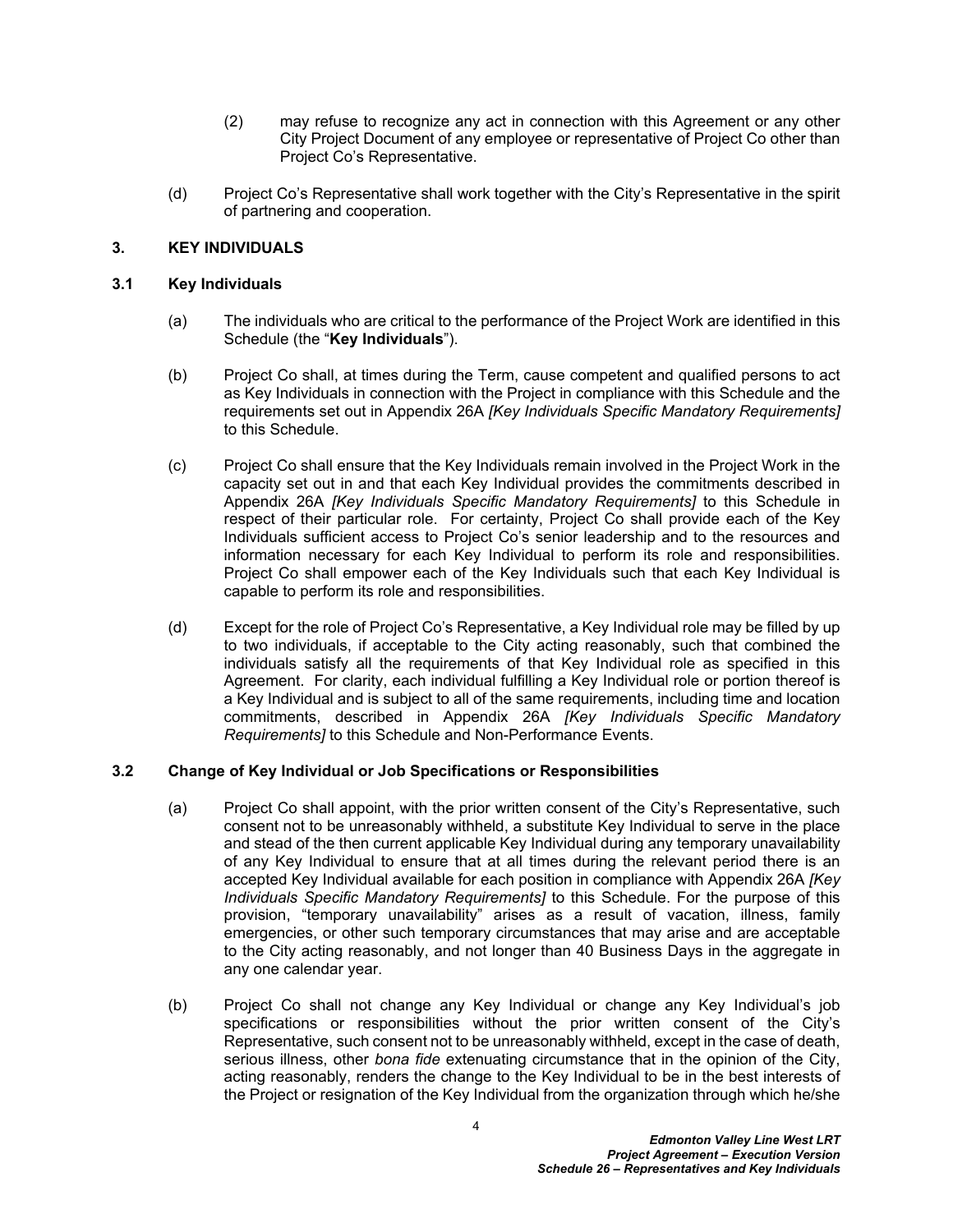is employed on the Project (and, for clarity, a transfer, including by way of resignation and rehiring, or other reallocation of such Key Individual from one organizational entity to an affiliated organizational entity does not constitute a resignation of such Key Individual for the purposes of Section [3.2](#page-5-2) of this Schedule). In the case of death, serious illness, extenuating circumstance or resignation as described above, Project Co shall:

- (1) use all reasonable efforts to retain a temporary replacement with similar qualifications and experience to the unavailable Key Individual, pending consent to a permanent replacement by the City's Representative; and
- (2) seek the consent of the City's Representative to a permanent replacement, with qualifications and experience as outlined in [Appendix 26A](#page-8-0) *[Key Individuals Specific Mandatory Requirements]* to this Schedule, as soon as practicable following the unavailability of such Key Individual and shall have a consented to permanent replacement no later than 60 days following the date of first unavailability.
- <span id="page-6-0"></span>(c) If Project Co considers it necessary to change any Key Individual other than in cases of death, serious illness, extenuating circumstance or resignation as described in Section [3.2\(b\)](#page-5-3) of this Schedule, or to change a Key Individual's job specifications or responsibilities, Project Co shall request such change(s) in a written notice to the City's Representative together with relevant information on the proposed change(s) and shall consult with the City's Representative on the proposed change(s). Project Co shall not implement any such proposed change(s) without the prior written consent of the City's Representative, such consent not to be unreasonably withheld, and the following shall apply:
	- (1) for each change of a Key Individual actually made within 18 months after the Effective Date, the City may, without prejudice to any of its other rights or remedies, deduct from any payment then or thereafter due to Project Co an amount of \$50,000 multiplied by the number of Key Individuals actually changed to the date of the then current change (inclusive of the then current change); and
	- (2) for each change of a Key Individual actually made after the 18 month anniversary of the Effective Date, the City may, without prejudice to any of its other rights or remedies, deduct from any payment then or thereafter due to Project Co an amount of \$50,000.

The parties agree that the amounts to be paid pursuant to this Section [3.2\(c\)](#page-6-0) are liquidated damages in respect of damages suffered and costs incurred by the City related to such changes.

- (d) For the purposes of Section [3.2](#page-5-2) *[Change of Key Individual or Job Specifications or Responsibilities]* of this Schedule, the City will be deemed to be acting reasonably in withholding its consent to the proposed change to a Key Individual if the qualifications, work experience, commitment, and other credentials of the proposed replacement do not meet the requirements set out in [Appendix 26A](#page-8-0) *[Key Individuals Specific Mandatory Requirements]* to this Schedule for that particular position. If there is a Dispute in respect of whether the City is acting reasonably or not for any particular decision, Project Co shall defer making the proposed appointment, change or substitution until the Dispute has been resolved in accordance with the Dispute Resolution Procedure.
- (e) A Key Individual cannot and shall not delegate any of his or her authority or power under this Agreement, except where a delegation is expressly provided for by a specific provision of this Agreement, or the delegation is agreed to by the City in writing.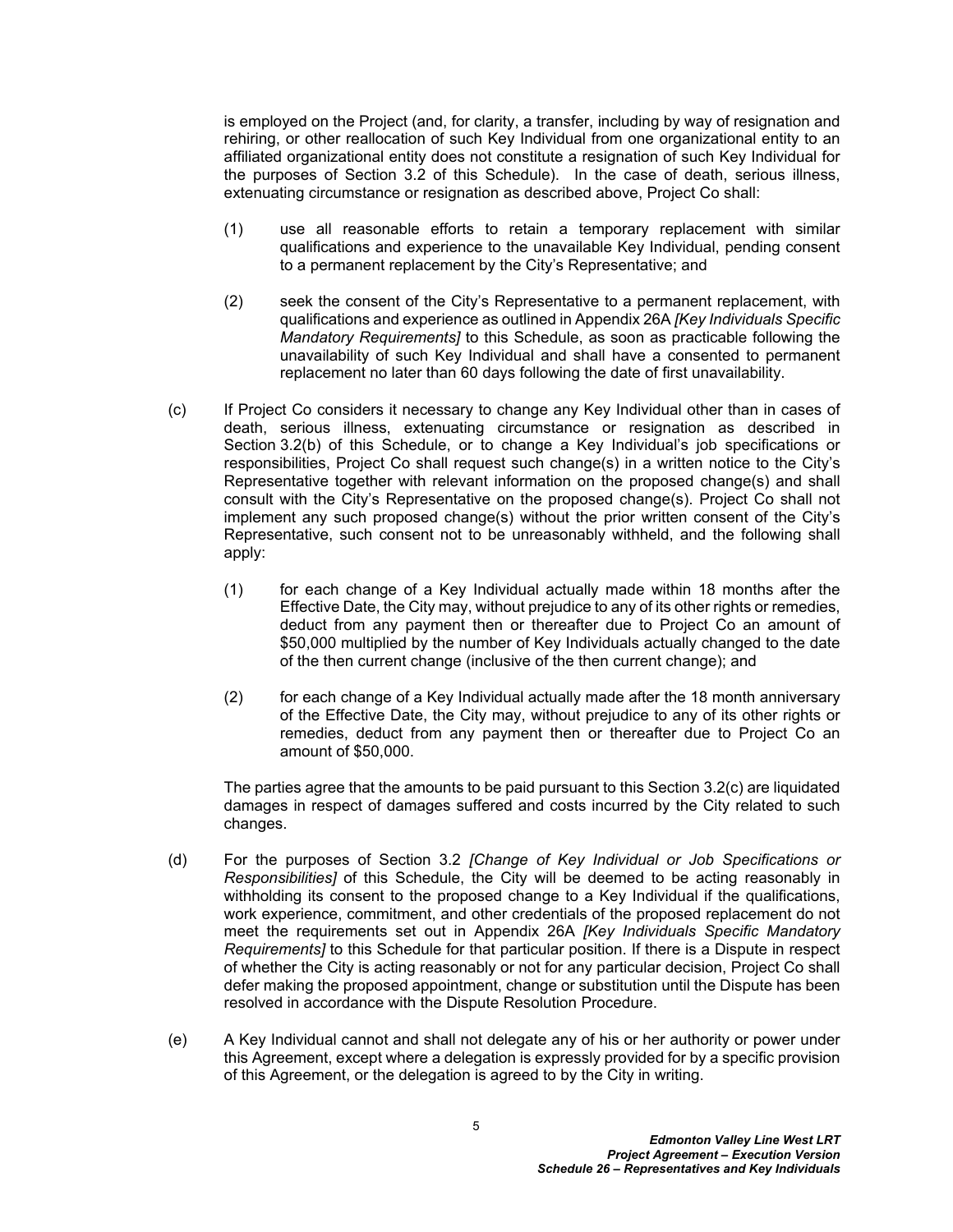# <span id="page-7-0"></span>**3.3 Key Individuals General Requirements**

<span id="page-7-2"></span>(a) Project Co represents and warrants to the City that the following are the Key Individuals for the Project as at the Effective Date:



- (b) For each of the Key Individuals referred to in Section [3.3\(a\)](#page-7-2) of this Schedule, such Key Individual shall:
	- (1) be specifically designated for the purpose of such role and devote sufficient working time, energy and skill as required for carrying out the duties of and meeting the commitment requirements for the respective Key Individual role; and
	- (2) be instructed and enabled by Project Co to act in a fair and impartial manner in carrying out their roles; and
	- (3) be fluent in the English language.

# <span id="page-7-1"></span>**4. NON-PERFORMANCE EVENTS**

Failure by Project Co to comply with the obligations set forth in this Schedule may constitute Non-Performance Events and may result in adjustments to the Payments, as more particularly provided in Schedule 16 *[Payment Mechanism]*.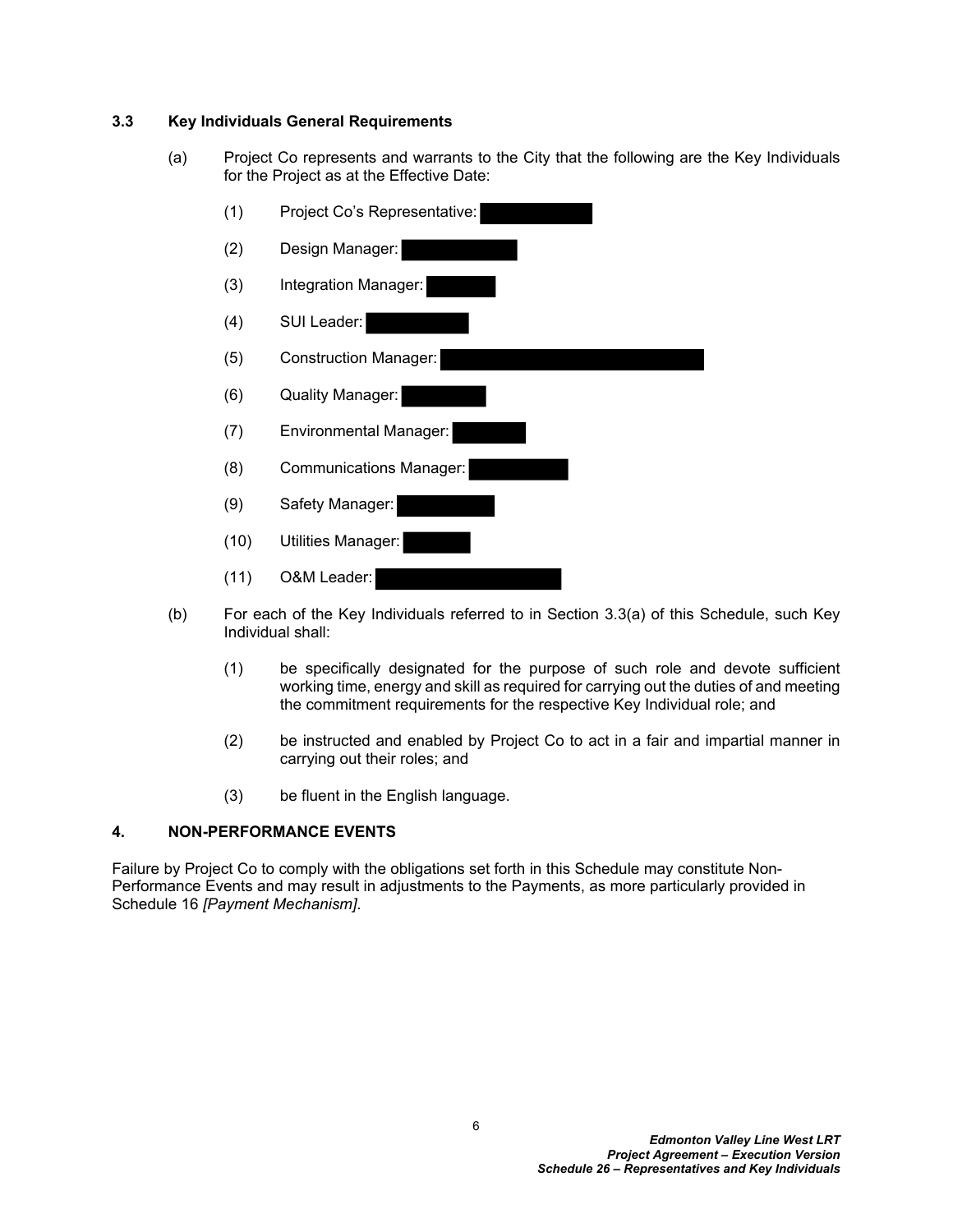### <span id="page-8-0"></span>**APPENDIX 26A KEY INDIVIDUALS SPECIFIC MANDATORY REQUIREMENTS**

## **1. Project Co's Representative**

### *Role Description*

This Key Individual is the project manager, director and leader of Project Co's organization, including Project Contractors, who is the ultimate point of authority and decision-making on the Project and who has the day-to-day responsibility for ensuring that Project Co fulfills its on-going obligations to the City.

Project Co's Representative shall be directly responsible for and fully engaged in the performance of Project Co's obligations under this Agreement and the other City Project Documents, and in all aspects of the Project Work. Without limiting the generality of the foregoing, Project Co's Representative's role includes:

- (1) being the project manager ensuring that all Project Work, including the Design, Construction, Commissioning and LRV integration, is in full compliance with this Agreement;
- (2) serving as the single point of contact for Project Co to the City and the City's Representative for all purposes under this Agreement and all other City Project Documents;
- (3) developing the Integrated Project Management Plan, and ensuring compliance to such plan throughout the Project;
- (4) performing integrated project management and stewardship of Project Co, the Project Contractors, and of the Project Work;
- (5) contract management of all Project Contractors and any Subcontractors contracting directly with Project Co, and the oversight of contract management of all other Subcontractors, including addressing and communicating to the City's Representative any issues raised by the Project Contractors and Subcontractors in respect of the Project Work;
- (6) managing Project Co's relationships with all Project Co Persons, Project Contractors and Subcontractors, Other Contractors and any other key stakeholders;
- (7) all decision making on behalf of Project Co in fulfillment of its obligations under this Agreement;
- (8) maintaining high performing Key Individuals compliant with this Agreement and empowering each to perform their roles and responsibilities efficiently and effectively;
- (9) overseeing safety, environmental and quality performance; and
- (10) ensuring public communications strategies and plans are consistent with City of Edmonton guidelines and stakeholder expectations.

Project Co's Representative shall not, except in accordance with Section [3.2](#page-5-2) *[Change of Key Individual or Job Specifications or Responsibilities]* of this Schedule, abdicate or delegate to any other individual any of its duties or responsibilities.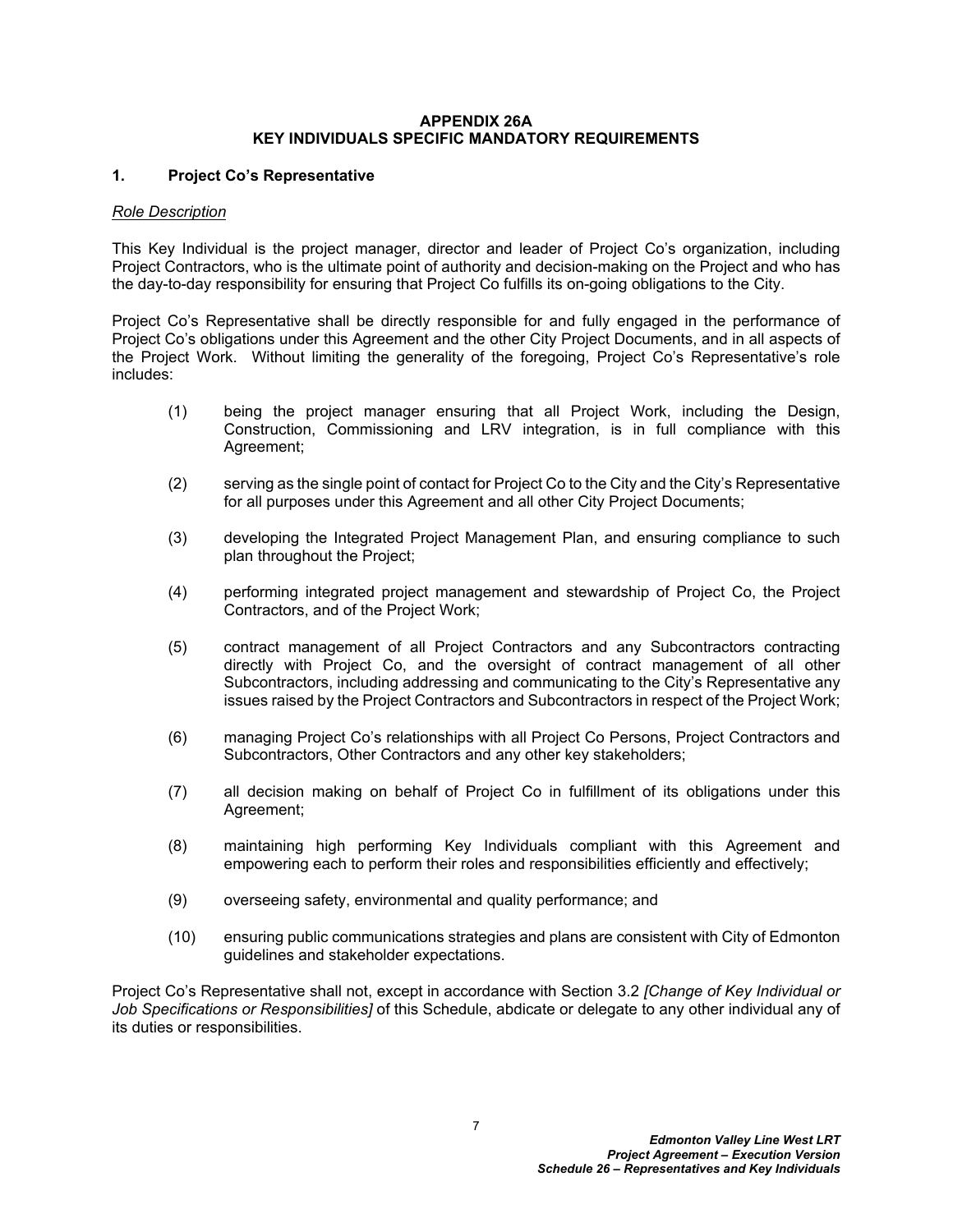### *Commitment*

Project Co's Representative shall:

- (11) throughout the Construction Period, be physically located and present all Business Days of every week in the Greater Edmonton Area and be accessible at Project Co's primary place of business in Edmonton; and
- (12) at all times throughout the Term, be available to fulfill the full extent of his or her role and be reasonably available to meet in-person with the City's Representative on 24 hours' notice, or as otherwise required in the circumstances.

### *Qualifications*

Project Co's Representative shall have qualifications that are, in the opinion of the City, substantially equivalent to the following:

- (13) be an employee of, or an independent contractor directly engaged by, Project Co or an Affiliate of Project Co;
- (14) have direct experience performing in a similar role (with similar responsibilities to what is described in the role description for this Key Individual) for a substantial time period on a similar brown field project (type, complexity, duration and delivery method) at least once since the year 2000;
- (15) have demonstrated leadership ability in managing large multidisciplinary design build teams on projects valued over \$500M CAD and achieving project objectives;
- (16) have demonstrated relevant experience being the single point of contact with a public sector client;
- (17) hold a professional designation relevant to the role, such as a P.Eng or relevant equivalent, or is eligible to and subsequently does obtain such a designation within 18 months of the date the individual assumes the role;
- (18) have strong municipal construction experience in Canada or the United States; and
- (19) be reasonably able to commit for the duration of the Project.

### **2. Design Manager**

#### *Role Description*

This Key Individual is responsible for the day-to-day direction, management and coordination of all of the Design work, having the authority within the Project Co organization to give direction on all Design responsibilities and decisions. This Key Individual reports directly to Project Co's Representative and shall be independent from those individuals responsible for Construction.

The Design Manager shall be directly responsible for and fully engaged in:

- (1) ensuring the design is in full compliance with this Agreement, including matters relating to quality, safety, environment, and life cycle performance;
- (2) developing the Design Management Plan, and ensuring compliance to such plan throughout the Project;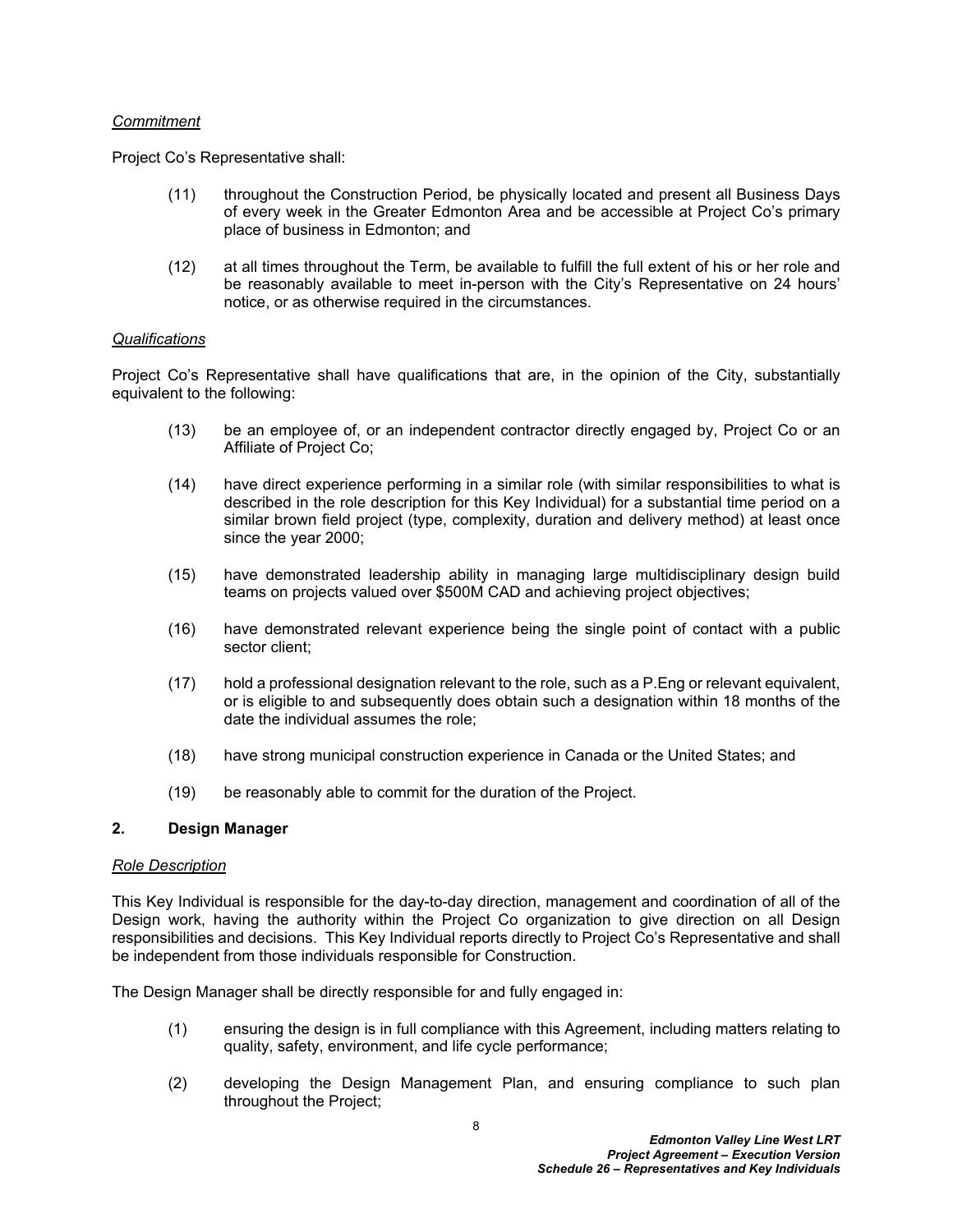- (3) having the authority within the design build organization to give direction on design decisions;
- (4) integrating all aspects of design, including those from different disciplines and subcontractors;
- (5) managing the design teams and design process to ensure design deliverables are coordinated and delivered in a timely manner and aligned with the Construction Schedule;
- (6) liaising with the Integration Manager to ensure integration between all aspects of design;
- (7) liaising with the Construction Manager to jointly ensure constructability of the design;
- (8) liaising with the SUI Leader to jointly ensure achievement of the City's SUI expectations for the Project;
- (9) liaising with the Utilities Manager to jointly ensure utility and pipeline conflicts do not impact construction and the Construction Schedule;
- (10) working with other Key Individuals to ensure the design and construction are implemented in a coordinated fashion meeting the Project Requirements and the Project vision;
- (11) as part of the Quality Management System, ensuring the construction is according to the design and that changes are performed in accordance with this Agreement, including obtaining designers' prior approval;
- (12) liaising with the Communications Manager to ensure integration between communications activities and the design;
- (13) providing Project closeout documentation related to design as constructed;
- (14) ensuring appropriate resources to support the design program, including clear communication and roles within design team structure;
- (15) demonstrating leadership and partnering/team experience ability;
- (16) establishing and confirming design concepts to meet identified criteria and commissioning requirements;
- (17) continuing development of the design criteria;
- (18) coordinating with other project team leads to ensure that procedures for addressing interface/integration requirements are adequate;
- (19) ensuring that the quality of the engineering designs meet or exceed the specified standards;
- (20) stamping and signing drawings, reports and other materials;
- (21) performing detailed quality and technical checks of design inputs and documentation to be submitted; and
- (22) acting as the lead point of contact between the Design Team and the Project.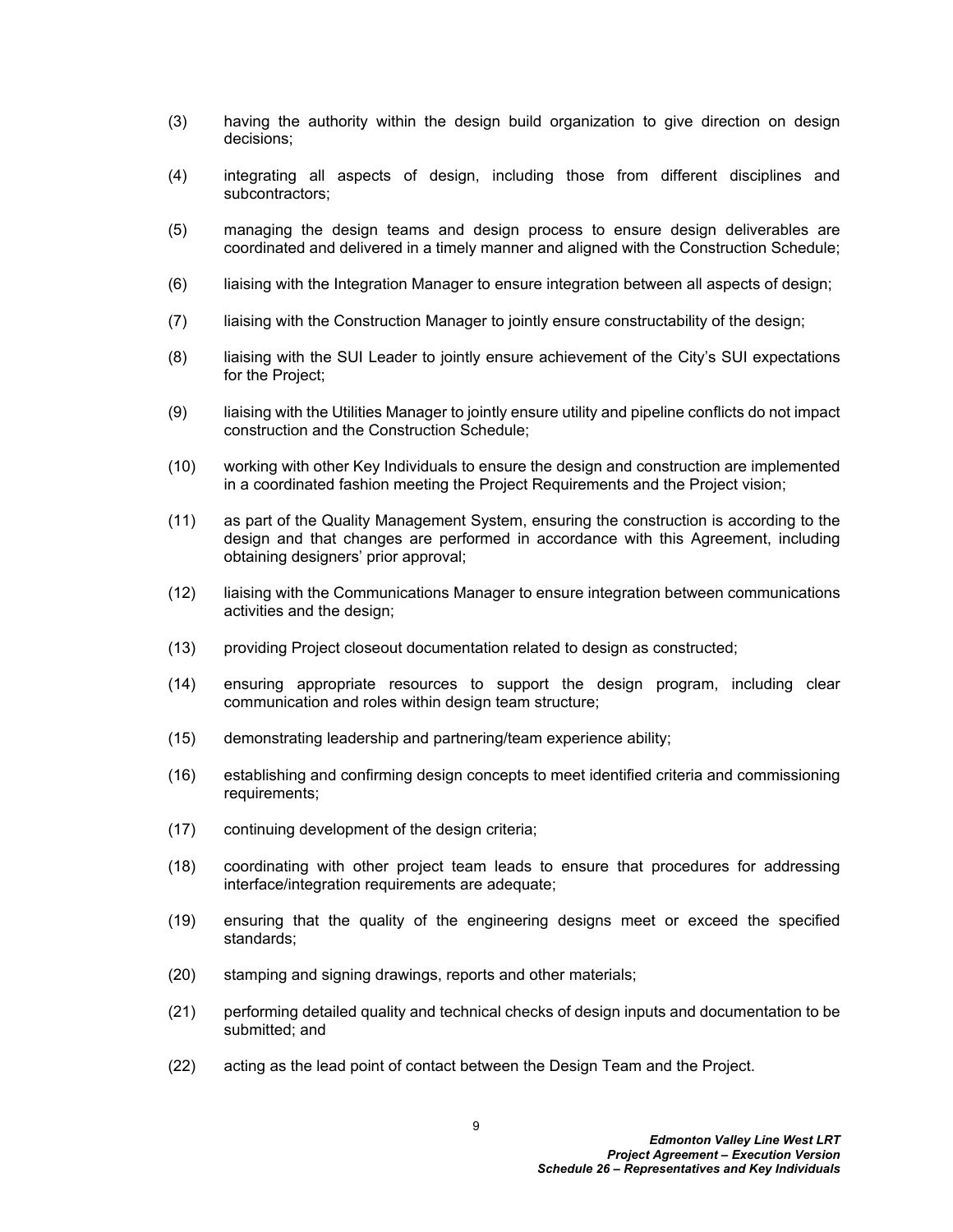The Design Manager shall not, except in accordance with Section [3.2](#page-5-2) *[Change of Key Individual or Job Specifications or Responsibilities]* of this Schedule, abdicate or delegate to any other individual any of its duties or responsibilities.

## *Commitment*

The Design Manager shall:

- (23) during the Design Development Phase, be physically located and present all Business Days of every week in the Greater Edmonton Area with the Core Design Team; and
- (24) at all times throughout the Construction Period, be available to fulfill the full extent of his or her role and be reasonably available to meet in-person with the City's Representative on no less than 72 hours' notice.

# *Qualifications*

The Design Manager shall have qualifications that are, in the opinion of the City, substantially equivalent to the following:

- (25) be an employee of, or an independent contractor directly engaged by, Project Co, an Affiliate of Project Co or a Project Contractor;
- (26) hold a professional engineer designation, or equivalent acceptable to the City;
- (27) have direct experience performing in a similar role for a substantive time period on a similar brownfield LRT project at least twice within approximately the last 10 years, with at least one project being in Canada or the United States;
- (28) have demonstrated leadership ability in managing large multidisciplinary design teams on projects valued over \$250M CAD and achieving project objectives; and
- (29) be reasonably able to commit for the duration of the Project.

### **3. Integration Manager**

### *Role Description*

This Key Individual is responsible for implementing and managing all system engineering processes to ensure that the multi-discipline works and subsystems, when integrated, will produce an LRT system that meets the technical and operational performance and safety objectives of the Project. The Integration Manager shall have the full authority to act on behalf of Project Co in directing the Project Contractors in all Infrastructure integration matters.

The Integration Manager shall be directly responsible for and fully engaged in providing leadership and oversight for the application of Project Co's programs in multiple LRT design areas using system engineering expertise and approaches to ensure integrated designs that meet the Project Requirements, including the enforcement of enterprise-wide project management systems consisting of:

- (1) design management;
- (2) integration management;
- (3) requirements management;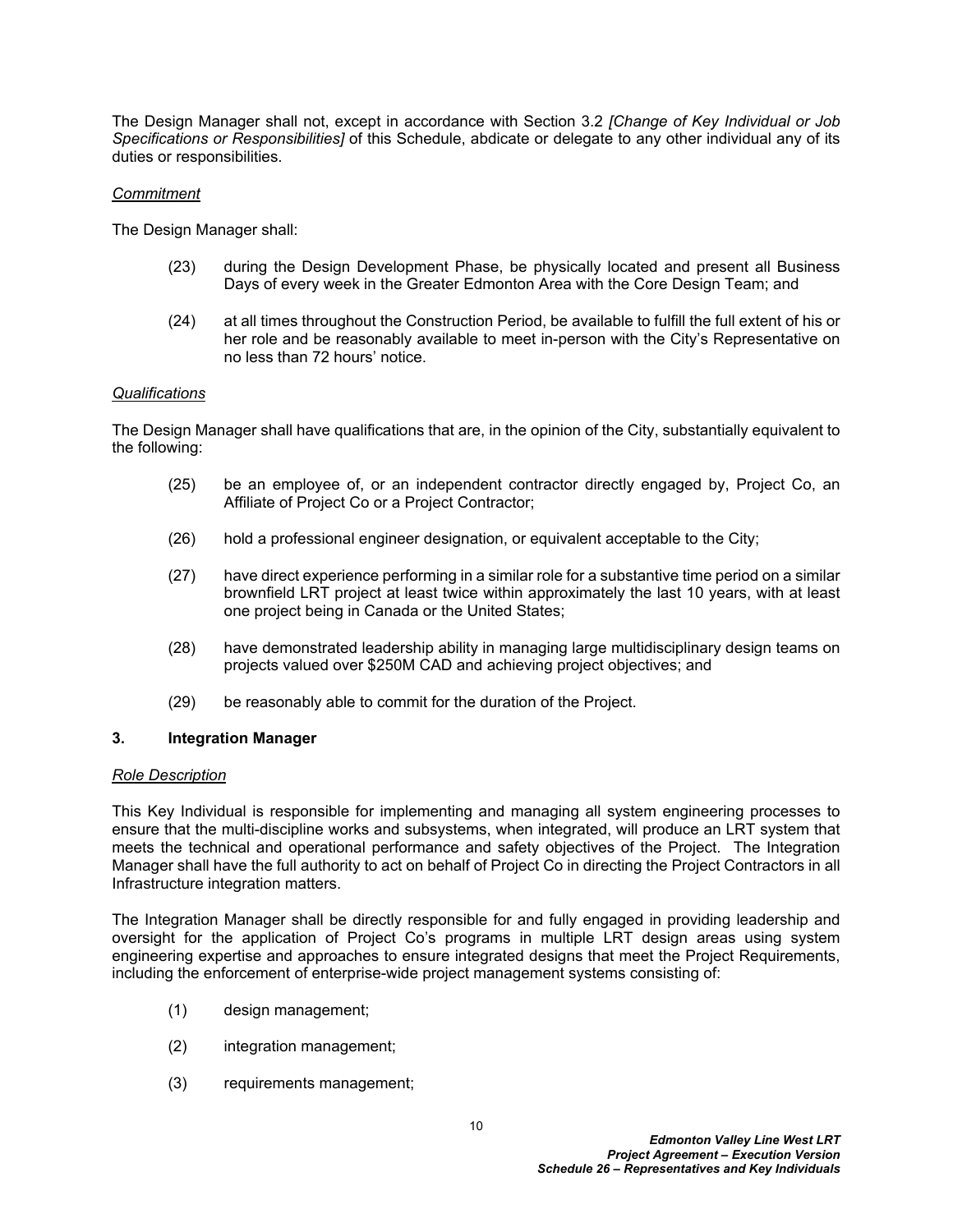- (4) System safety assurance and security certification;
- (5) integration testing & commissioning; and
- (6) RAM (Reliability, Availability, Maintainability) programs.

The Integration Manager shall also liaise with the Design Manager to ensure integration between all aspect of design.

The Integration Manager shall not, except in accordance with Section [3.2](#page-5-2) *[Change of Key Individual or Job Specifications or Responsibilities]* of this Schedule, abdicate or delegate to any other individual any of its duties or responsibilities.

### *Commitment*

The Integration Manager shall:

- (7) throughout the Construction Period, be physically located and present at least 4 full Business Days of every 14 Business Days in the Greater Edmonton Area with the Core Design Team and be accessible at Project Co's primary place of business in Edmonton; and
- (8) at all times throughout the Construction Period, be available to fulfill the full extent of his or her role and be reasonably available to meet in-person with the City's Representative on no less than 72 hours' notice.

### *Qualifications*

The Integration Manager shall have qualifications that are, in the opinion of the City, substantially equivalent to the following:

- (9) be an employee of, or an independent contractor directly engaged by, Project Co, an Affiliate of Project Co or a Project Contractor;
- (10) be a professional engineer, with demonstrable relevant project and systems engineering experience;
- (11) be skilled in the design and construction of complex urban transit projects, including multidisciplinary experience with at least five of: operational modelling, signals, communications, train control systems, traffic systems, traction power, OCS, station electrical & mechanical, track structure, special track work, and LRVs;
- (12) have experience in requirements management, including documenting high level project requirements, generating derived requirements, analyzing, tracing, prioritizing and confirming all requirements are incorporated in final designs;
- (13) have experience in interface/integration management, including defining, controlling, and communicating the information needed to enable integration of unrelated design elements, using a well-defined, transparent and systemic approach;
- (14) have experience in identification, analysis, and mitigation of LRT system and operational risks using techniques such as fault tree analysis, failure mode and effect analysis, hazard analysis, and need for design change;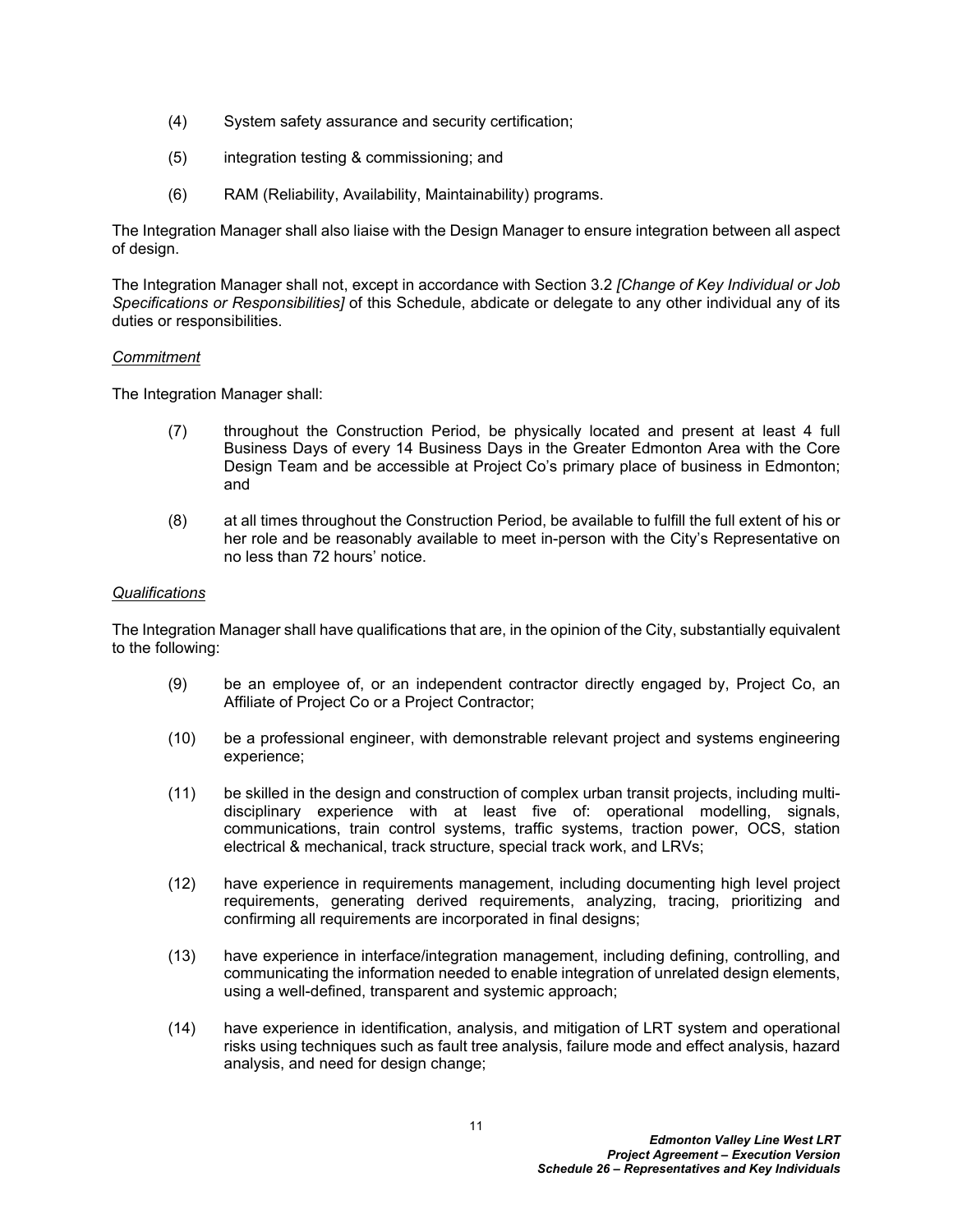- (15) have an understanding of safety, security and quality requirements for complex urban transit systems;
- (16) have experience applying system engineering processes on LRT projects for the following integration activities:
	- (a) LRV dynamic wheel to rail interfaces, considering wheel wear, noise mitigation, and flange interface with track infrastructure;
	- (b) LRV clearance envelopes and Stop/Station platform interfaces;
	- (c) Transit Signal Priority/Train Signalling/LRV on-board interfaces;
	- (d) Track elevation/road elevation interfaces;
	- (e) LRV pantograph to OCS interfaces;
	- (f) LRV EMI impacts to infrastructure;
	- (g) ADA compliance, including platform/LRV thresholds;
	- (h) Electrical power interfaces;
	- (i) Stray current mitigation;
	- (j) Utility coordination; and
	- (k) CCTV interfaces to SCADA; and
- (17) be reasonably able to commit for the duration of the Project.

### **4. SUI Leader**

### *Role Description*

This Key Individual is responsible for developing, implementing and integrating the SUI Principles into the Design and Construction.

The SUI Leader will be instrumental in ensuring that the Design and Construction solution meets and exceeds the City's SUI expectations for the Project. The SUI Leader shall be directly responsible for and fully engaged in:

- (1) ensuring the Design and Construction are in full compliance with the SUI requirements outlined in this Agreement;
- (2) having the authority within the Project Co organization to give SUI direction on Design and Construction decisions;
- (3) integrating SUI Principles into all aspects of Design, including those from different disciplines and subcontractors;
- (4) liaising with the Design Manager to ensure integration of SUI Principles into all aspects of the Design;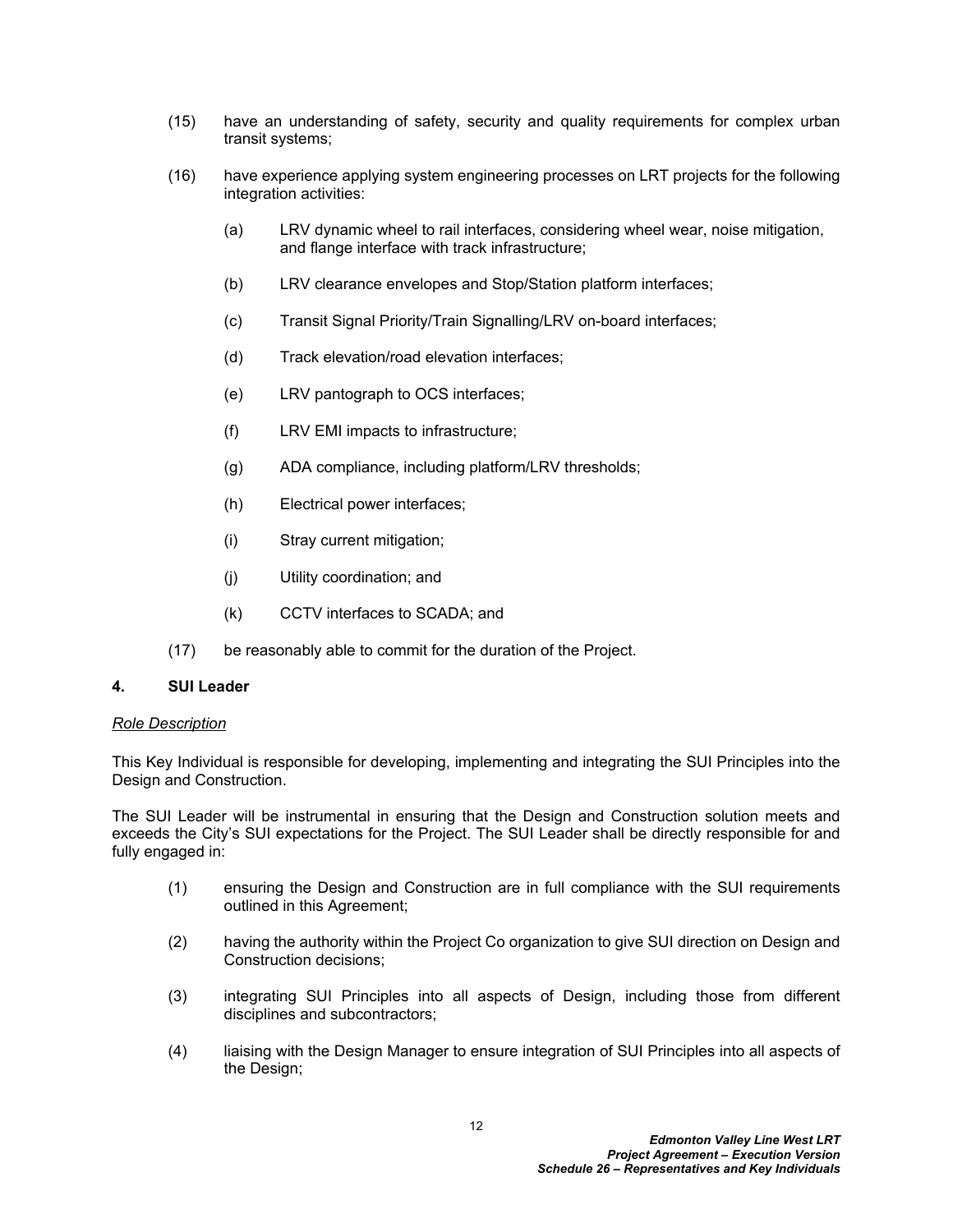- (5) liaising with the Construction Manager to ensure integration of SUI Principles into all aspects of Construction; and
- (6) demonstrating leadership and partnering/team experience ability.

The SUI Leader shall not, except in accordance with Section [3.2](#page-5-2) *[Change of Key Individual or Job Specifications or Responsibilities]* of this Schedule, abdicate or delegate to any other individual any of its duties or responsibilities.

### *Commitment*

The SUI Leader shall:

- (7) during the Design Development Phase, be physically located and present 4 Business Days of every 14 calendar days in the Greater Edmonton Area with the Core Design Team;
- (8) during the Construction Period, be physically located and present 4 Business Days of every 14 calendar days in the Greater Edmonton Area; and
- (9) at all times during the Construction Period, be available to fulfill the full extent of his or her role and be reasonably available to meet in-person with the City's Representative on no less than 72 hours' notice.

### *Qualifications*

The SUI Leader shall have qualifications that are, in the opinion of the City, substantially equivalent to the following:

- (10) be an employee of, or an independent contractor directly engaged by, Project Co, an Affiliate of Project Co or a Project Contractor;
- (11) be a professional architect, landscape architect, urban planner or engineer registered in at least one jurisdiction in North America with the applicable regulatory body, or equivalent acceptable to the City;
- (12) have direct experience performing in a similar role for a substantive time period on a similar type of project at least twice within the last 10 years, with at least one project being in Canada or the United States, including demonstrated experience in:
	- (a) urban and architectural design of LRT projects;
	- (b) leading urban design and architectural design teams on linear infrastructure projects, such as transportation corridors or streetscaping projects;
	- (c) collaborating with and coordinating input from other disciplines;
	- (d) integrating best practices for livable and sustainable cities into projects; and
	- (e) implementing urban and architectural design commitments into construction; and
- (13) be reasonably able to commit for the duration of the Project.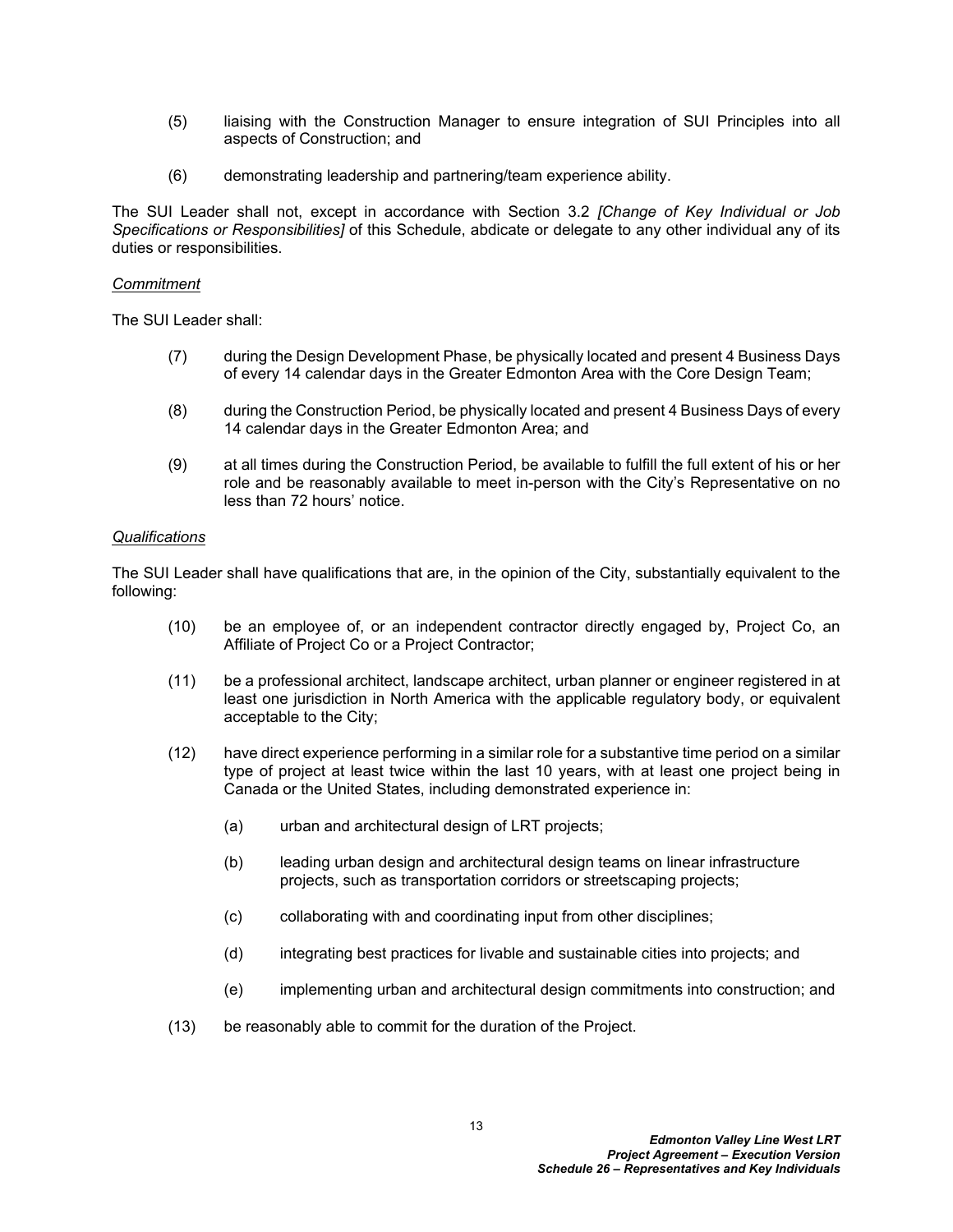# **5. Construction Manager**

## *Role Description*

This Key Individual is responsible for day-to-day management and coordination for all of the Construction work, having the authority within Project Co organization to give direction on all Construction responsibilities and decisions. This Key Individual reports directly to Project Co's Representative.

The Construction Manager shall be directly responsible for and fully engaged in:

- (1) ensuring the Construction is in full compliance with this Agreement, including matters relating to quality, safety, environment, and life cycle performance;
- (2) developing the Construction Management Plan, and ensuring compliance to such plan through the Project;
- (3) managing the Construction teams and Construction process to ensure the Infrastructure is constructed in accordance with the Construction Schedule;
- (4) liaising with the Design Manager to jointly ensure constructability of the design;
- (5) liaising with the Utilities Manager to jointly ensure utility and pipeline conflicts do not impact construction and the Construction Schedule;
- (6) working with other Key Individuals to ensure the design and construction are implemented in a coordinated fashion meeting Project Requirements and the Project vision;
- (7) as part of the Quality Management System, ensuring the construction is according to the design and that design changes are not implemented without the engineer of record's prior approval and City's acceptance;
- (8) planning, coordinating, communicating and implementing accepted traffic accommodations and control measures during construction;
- (9) supporting project communication by supplying appropriate information to effectively communicate construction to the general public and impacted stakeholders;
- (10) ensuring the construction is completed in accordance with the design and that changes are not made without the appropriate designers' prior approval; and
- (11) providing Project closeout documentation related to design as constructed.

The Construction Manager shall not, except in accordance with Section [3.2](#page-5-2) *[Change of Key Individual or Job Specifications or Responsibilities]* of this Schedule, abdicate or delegate to any other individual any of its duties or responsibilities.

### *Commitment*

The Construction Manager shall:

(12) during the Construction Period, be physically located and present all Business Days of every week in the Greater Edmonton Area; and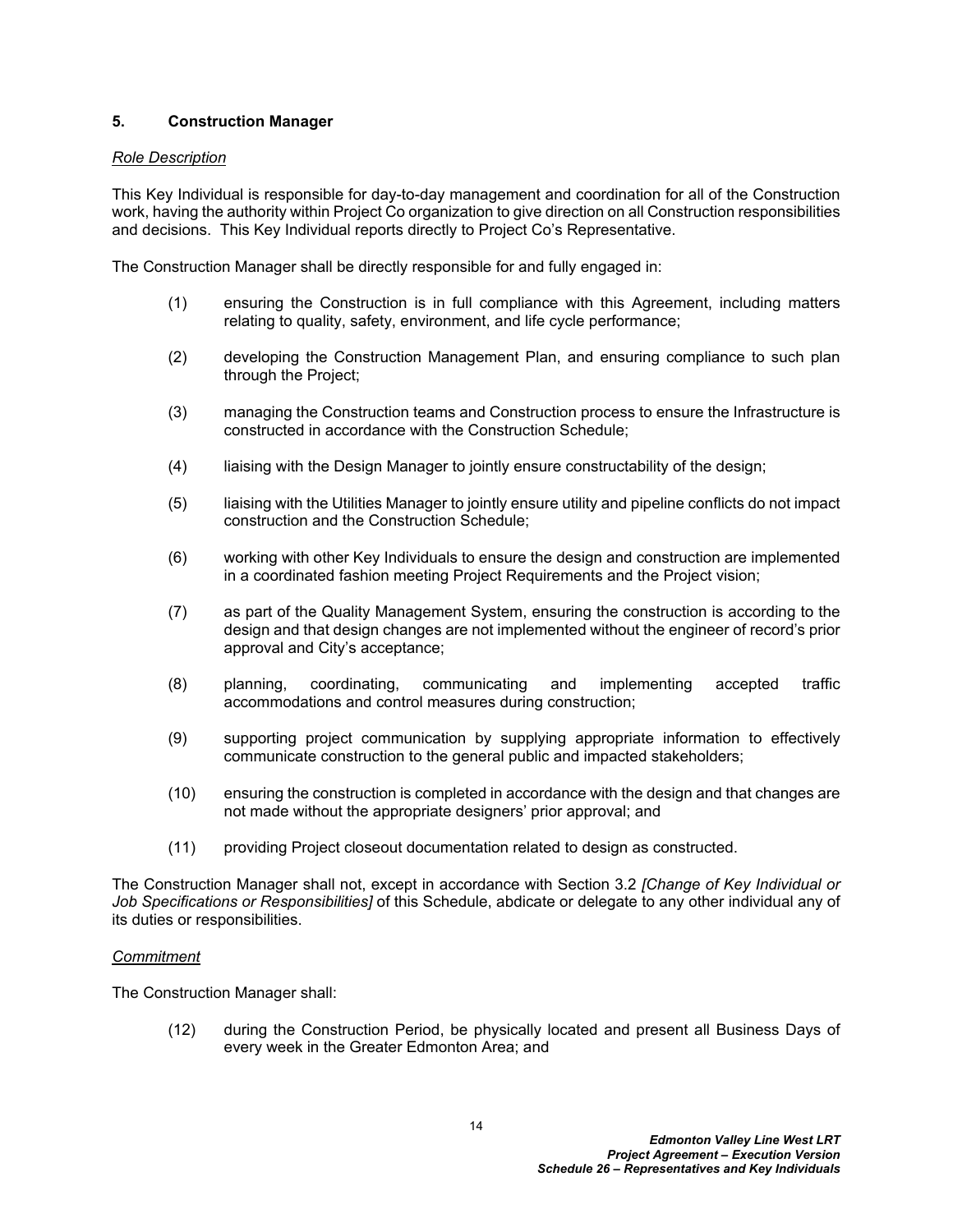(13) at all times throughout the Construction Period, be available to fulfill the full extent of his or her role and be reasonably available to meet in-person with the City's Representative on no less than 72 hours' notice.

### *Qualifications*

The Construction Manager shall have qualifications that are, in the opinion of the City, substantially equivalent to the following:

- (14) be an employee of, or an independent contractor directly engaged by, Project Co, an Affiliate of Project Co or a Project Contractor;
- (15) hold a professional designation, or equivalent acceptable to the City;
- (16) have experience in prime contract role;
- (17) have direct experience performing in a similar role for a substantive time period on a similar rail transit project in an urban environment at least twice within approximately the last 20 years, with at least one project being in Canada or the United States;
- (18) have demonstrated leadership ability in managing large multidisciplinary construction teams on projects valued over \$250M CAD and achieving project objectives; and
- (19) be reasonably able to commit for the duration of the Project.

### **6. Quality Manager**

#### *Role Description*

This Key Individual is responsible for quality management and will have the authority to immediately stop any work activity not being performed in accordance with the Project Requirements, the Final Designs or any applicable Quality Documentation. This Key Individual reports directly to Project Co's Representative.

The Quality Manager shall be directly responsible for and fully engaged in:

- (1) developing, implementing and maintaining, and ensuring the effective operation of, the Quality Management System;
- (2) preparing Quality Audit Plans and scheduling and coordinating Quality Audits of key processes with Project Co and applicable Project Co Persons;
- (3) developing and effectively maintaining an effective process for:
	- (a) Nonconformity identification and reporting;
	- (b) implementing Corrective Action and Preventive Actions; and
	- (c) identifying and implementing continuous improvement;
- (4) managing and overseeing all reviews, checking, testing and inspection activities and personnel;
- (5) managing any third party testing agencies;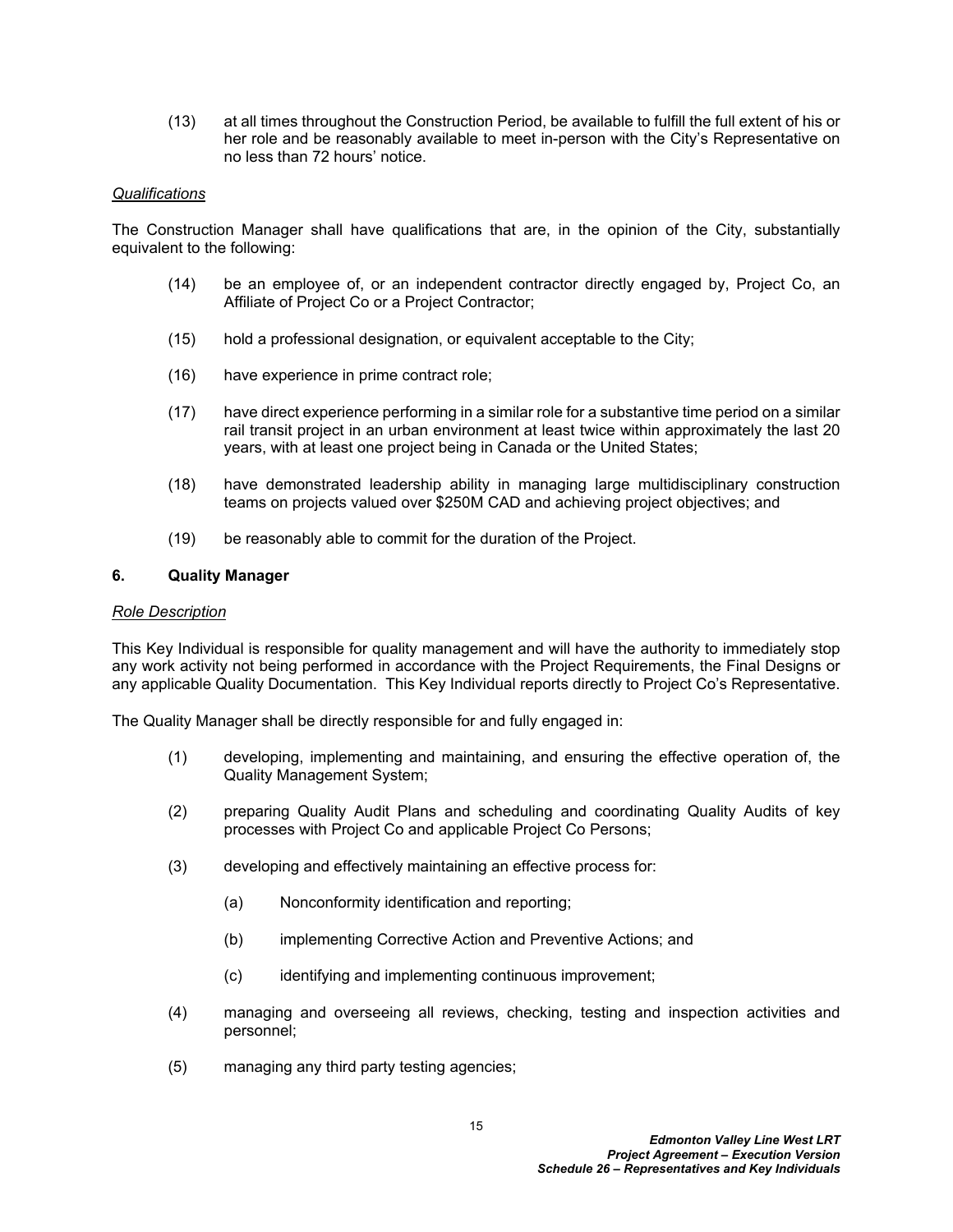- (6) ensuring all materials or equipment received for the Project Work meet the specified requirements for quality;
- (7) ensuring a complete and accurate record of all quality-related activities is maintained;
- (8) conducting Project Co management reviews on an annual basis;
- (9) effectively liaising on all quality matters with the City; and
- (10) carrying out any other matters which, in accordance with this Agreement, are the responsibility of the Quality Manager.

The Quality Manager shall not, except in accordance with Section [3.2](#page-5-2) *[Change of Key Individual or Job Specifications or Responsibilities]* of this Schedule, abdicate or delegate to any other individual any of its duties or responsibilities.

### *Commitment*

The Quality Manager shall:

- (11) during Construction Period, be physically located and present all Business Days of every week in the Greater Edmonton Area; and
- (12) at all times throughout the Construction Period, be available to fulfill the full extent of his or her role and be reasonably available to meet in-person with the City's Representative.

### *Qualifications*

The Quality Manager shall have qualifications that are, in the opinion of the City, substantially equivalent to the following:

- (13) be an employee of, or an independent contractor directly engaged by, Project Co, an Affiliate of Project Co or a Project Contractor;
- (14) be a Professional Engineer, or equivalent acceptable to the City;
- (15) have a minimum of ten years of relevant quality management experience in one or more quality management representative role(s) for similar projects within the last fifteen years;
- (16) have successfully completed formal training as a quality auditor; and
- (17) be reasonably able to commit for the duration of the Project.

# **7. Environmental Manager**

#### *Role Description*

This Key Individual is responsible for overseeing all environmental matters and ensuring conformance to all applicable requirements.

The Environmental Manager shall be directly responsible for and fully engaged in:

(1) ensuring that Project Co and all Project Co Persons comply with Project Co's Environmental Obligations;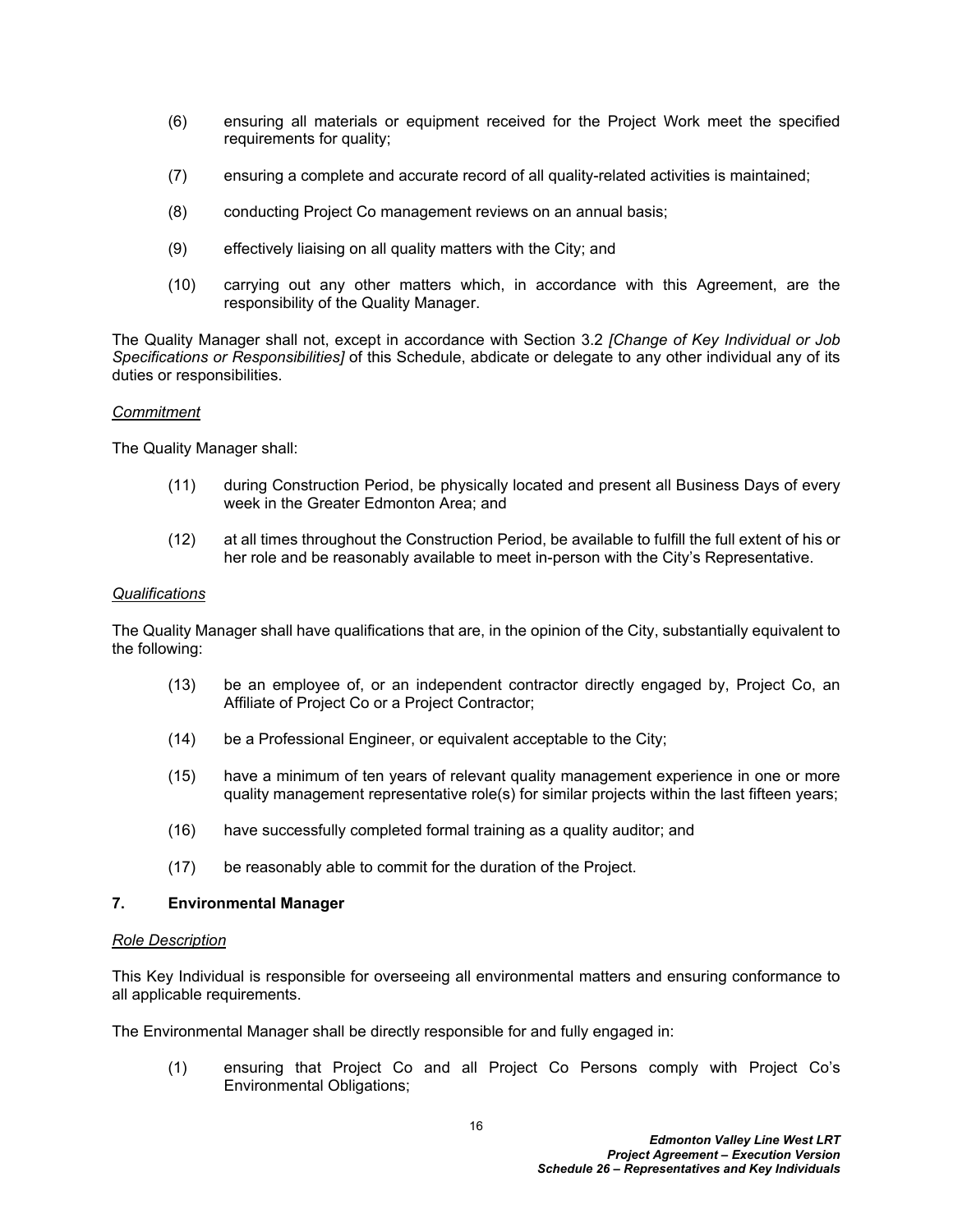- (2) overseeing and directing all aspects of Project Co's environmental program for the Project, including the development and implementation of all plans and procedures required to ensure such compliance and to monitor and verify such compliance;
- (3) overseeing the environmental auditing program as required;
- (4) ensuring that all reports required under this Agreement with respect to compliance with Project Co's Environmental Obligations are prepared and delivered as required; and
- (5) stopping any or all of the Project Work if any environmental monitoring, inspection or audit indicates that the Project Work does not comply with any of Project Co's Environmental Obligations.

The Environmental Manager shall not, except in accordance with Section [3.2](#page-5-2) *[Change of Key Individual or Job Specifications or Responsibilities]* of this Schedule, abdicate or delegate to any other individual any of its duties or responsibilities.

# *Commitment*

The Environmental Manager shall:

- (6) be present at all Sites a sufficient amount of time to demonstrate to the City's satisfaction a working knowledge of the on-Site work, the status of the Project Work and all environmental issues and conditions associated with the Project, the Project Work, the Infrastructure and the Lands; and
- (7) at all times throughout the Construction Period, be available to fulfill the full extent of his or her role and be reasonably available to meet in-person with the City's Representative.

# *Qualifications*

The Environmental Manager shall have qualifications that are, in the opinion of the City, substantially equivalent to the following:

- (8) be an employee of, or an independent contractor directly engaged by, Project Co, an Affiliate of Project Co or a Project Contractor;
- (9) have current registration with appropriate governing body such as Alberta Institute of Agrologists (AIA), Alberta Society of Professional Biologists (ASPB), Association of the Chemical Profession of Alberta (ACPA), Association of Professional Engineers and Geoscientists of Alberta (APEGA), Association of Science and Engineering Technology Professionals in Alberta (ASET), or College of Alberta Professional Foresters (CAPF);
- (10) have a bachelor degree or a higher degree in an appropriate field, such as biology, ecology, environmental science, environmental engineering or natural resources management;
- (11) have a minimum of 10 years of relevant experience in project management and environmental management, including two years of experience with major projects in urban settings;
- (12) have a minimum of two years' experience acting as an environmental manager or environmental lead or equivalent position on at least one linear infrastructure project in North America involving a design-build and having an estimated capital cost of at least \$150 million;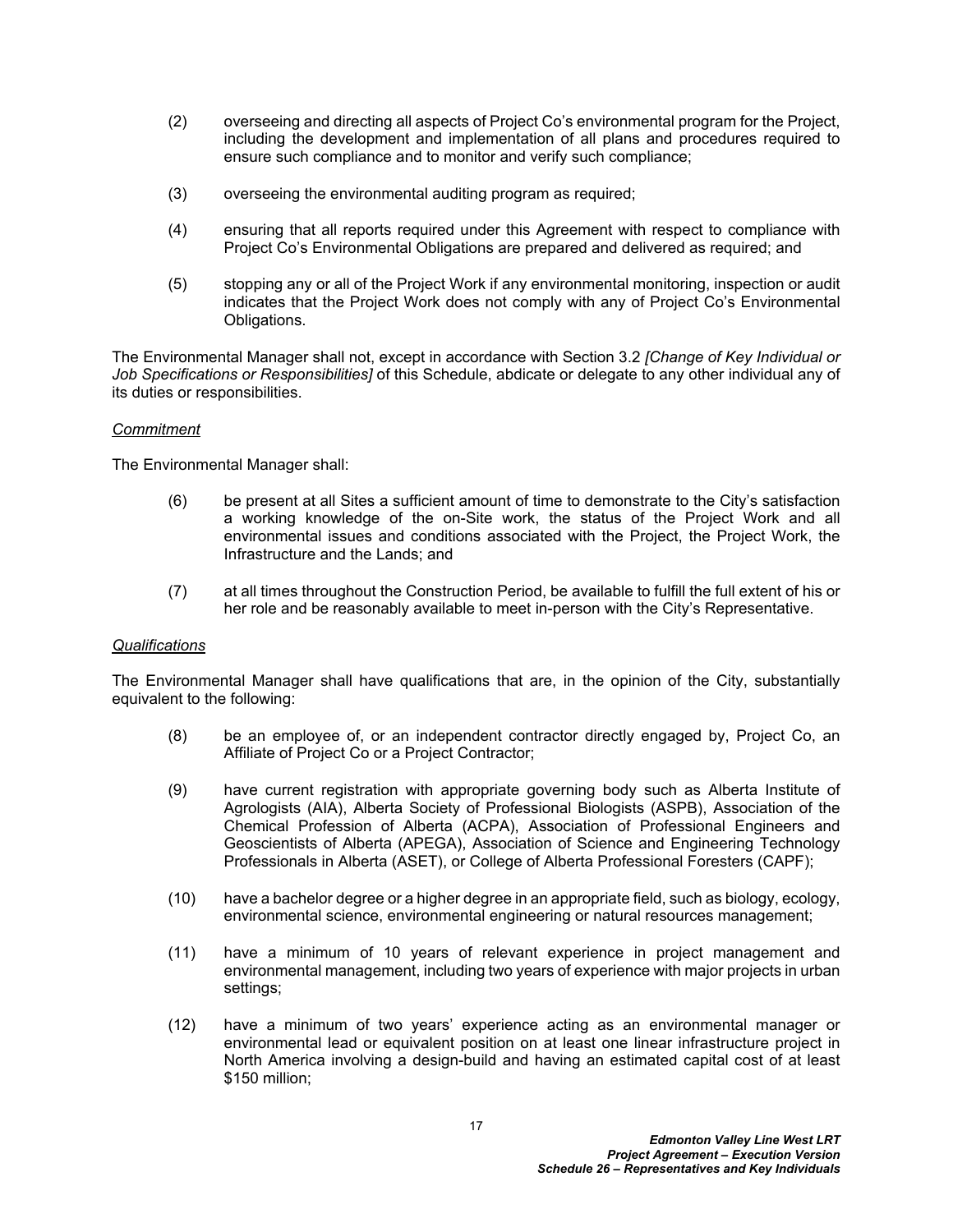- (13) have experience with developing or auditing ISO 14001 environmental management systems and environmental construction operations plans prepared under the ECO Plan Framework, or equivalent tool, on a major infrastructure project;
- (14) have a minimum of two years' experience in environmental conformance and compliance auditing on major linear infrastructure projects; and
- (15) be reasonably able to commit for the duration of the Project.

## **8. Communications Manager**

# *Role Description*

This Key Individual shall have the authority and access within the Project Co organization to promote, manage and direct communications in accordance with Schedule 12 *[Communications and Engagement]*.

The Communications Manager shall be directly responsible for and fully engaged in:

- (1) developing and implementing all communications plans for day-to-day project Design and Construction for the duration of the Term;
- (2) maintaining full access to Project Co's technical information and personnel, including detailed designs, construction designs and schedules, construction traffic management plans and any other details relevant to communications; and
- (3) promoting, managing and directing communications in accordance with Schedule 12 *[Communications and Engagement]*.

The Communications Manager shall not, except in accordance with Section [3.2](#page-5-2) *[Change of Key Individual or Job Specifications or Responsibilities]* of this Schedule, abdicate or delegate to any other individual any of its duties or responsibilities.

### *Commitment*

The Communications Manager shall:

- (4) during the Construction Period, be physically located and present all Business Days of every week in the Greater Edmonton Area; and
- (5) at all times throughout the Construction Period, be available to fulfill the full extent of his or her role and be reasonably available to meet in-person with the City's Representative.

# *Qualifications*

The Communications Manager shall have qualifications that are, in the opinion of the City, substantially equivalent to the following:

- (6) have a minimum of five (5) years' experience in communications or public affairs relating to construction and/or infrastructure;
- (7) have demonstrated experience in developing and implementing strategic communications and marketing plans and conducting research to support the development and evaluation of those plans;
- (8) have demonstrated experience in stakeholder relations;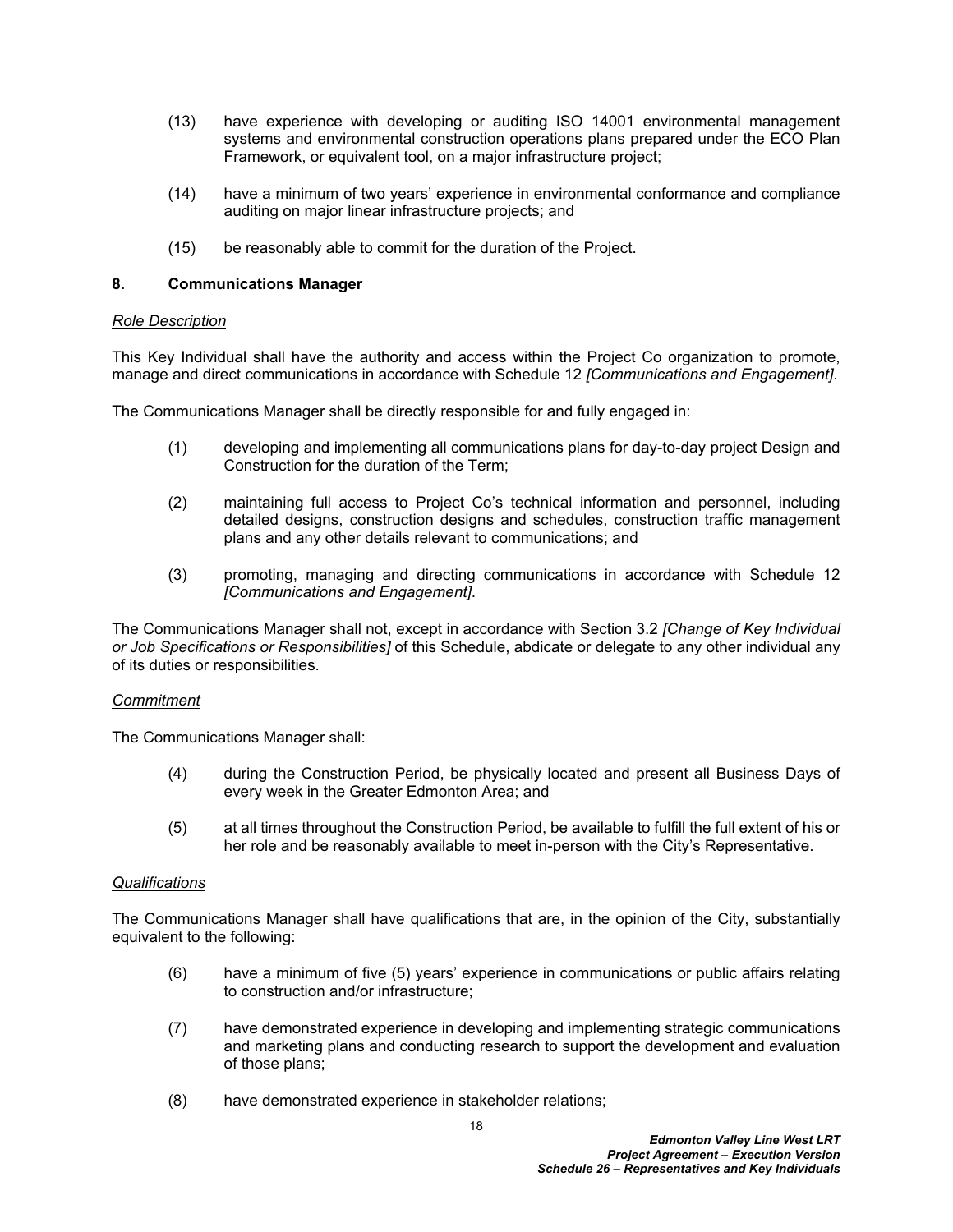- (9) have demonstrated experience in issues and crisis identification and management, and in managing sensitive and complex issues;
- (10) have demonstrated understanding in delivering services to audiences via multiple technologies including social media;
- (11) have demonstrated strong media relations skills;
- (12) have demonstrated experience in leading communication teams in a similar context and ability to work in a politically sensitive environment;
- (13) have demonstrated outstanding verbal and written communication skills;
- (14) have demonstrated ability to work in a fast-paced, high pressure and fluid environment; and
- (15) be reasonably able to commit for the duration of the Project.

### **9. Safety Manager**

#### *Role Description*

This Key Individual is responsible for directing and managing safety in accordance with Schedule 11 *[Construction Safety Requirements]* and any other relevant requirements.

The Safety Manager shall be directly responsible for and fully engaged in:

- (1) directing all aspects of Project Co's implementation and compliance with the Health and Safety Management System and the SMPs, including oversight of all worksite safety inspections, independent audits and other safety audits;
- (2) ensuring occupational health and safety and public safety issues are addressed and requirements are met, in accordance with this Agreement and the Health and Safety Management System; and
- (3) managing all occupational health and safety issues associated with the Project on a dayto-day basis.

The Safety Manager shall not, except in accordance with Section [3.2](#page-5-2) *[Change of Key Individual or Job Specifications or Responsibilities]* of this Schedule, abdicate or delegate to any other individual any of its duties or responsibilities.

#### *Commitment*

The Safety Manager shall:

- (4) during the Construction Period, be physically located and present as needed in Edmonton to perform the required duties; and
- (5) at all times throughout the Construction Period, be available to fulfill the full extent of his or her role and be reasonably available to meet in-person with the City's Representative.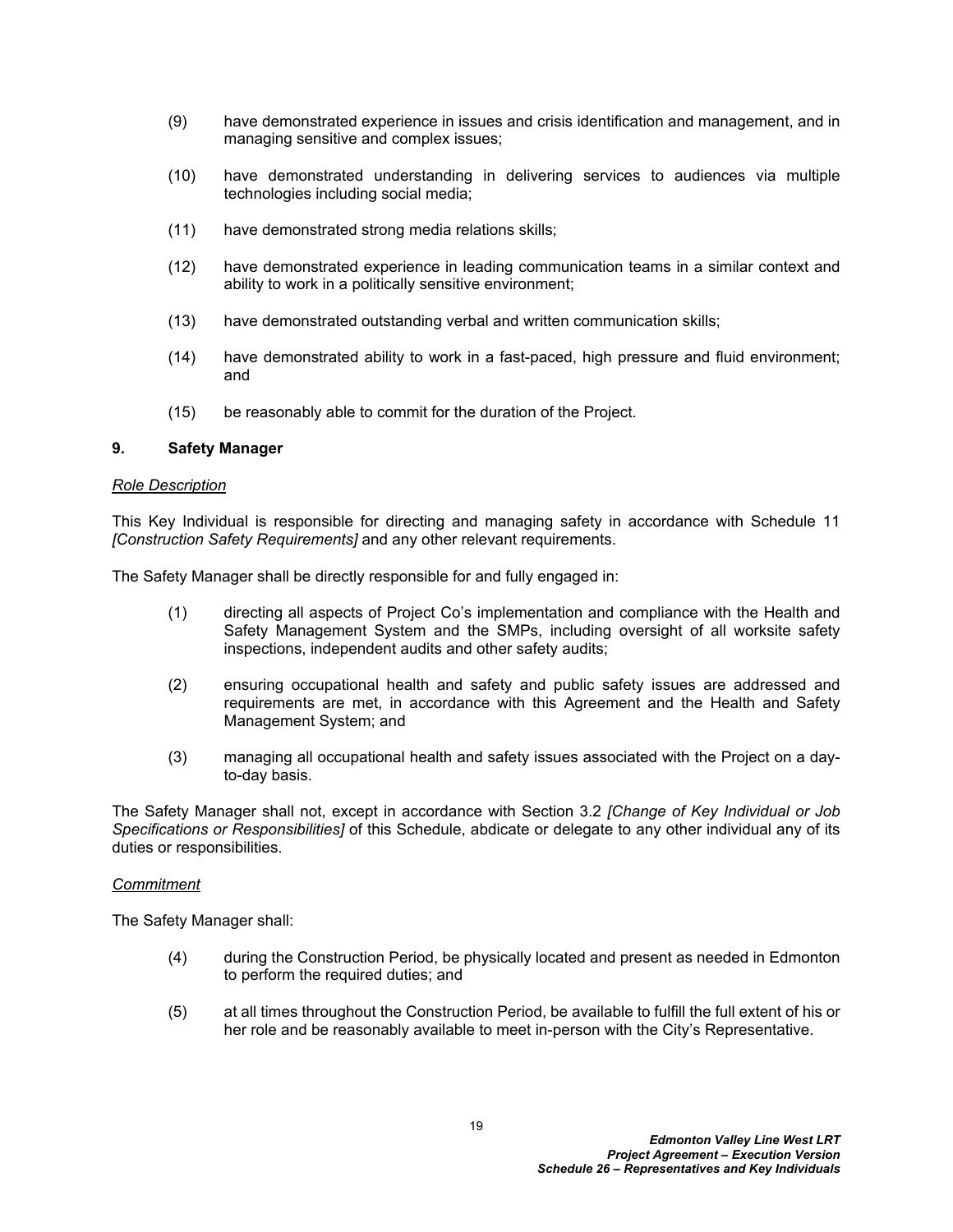### *Qualifications*

The Safety Manager shall have qualifications that are, in the opinion of the City, substantially equivalent to the following:

- (6) be an employee of, or an independent contractor directly engaged by, Project Co, an Affiliate of Project Co or a Project Contractor;
- (7) have a minimum of five years of relevant safety management experience in one or more safety management role(s) for similar projects within the last ten years;
- (8) have certification as a safety practitioner, specialist, professional or equivalent from an accredited organization; and
- (9) be reasonably able to commit for the duration of the Project.

# **10. Utilities Manager:**

### *Role Description*

This Key Individual is responsible for directing Utility Work and Pipeline Work and coordinating between Utility and Pipeline Companies as required to complete the Design, Construction, Commissioning and utility servicing of the Project.

The Utilities Manager shall be directly responsible for and fully engaged in:

- (1) being the lead contact for Public Utility Companies and Pipeline Companies;
- (2) being the lead author of the Utility Coordination Plan, and ensuring compliant delivery of the Utility Coordination Plan;
- (3) liaising with the Design Manager to jointly ensure utility and pipeline conflicts do not impact construction and the Construction Schedule;
- (4) leading the identification, assessment and verification of public utility and pipeline infrastructure locations in accordance with subsurface utility infrastructure principles, and ensuring that all relevant entities and individuals are kept current with that information;
- (5) determining with Project Co designers the location of utility and pipeline conflicts, including the development of Project Co concept mitigation designs for the identified conflicts;
- (6) coordinating with relevant entities and stakeholders with respect to the allocation of sufficient schedule and sequencing to facilitate the design and construction of public utilities and pipelines within the overall Project schedule;
- (7) maintaining ongoing, proactive and cooperative communication with Public Utility Companies and Pipeline Companies, facilitating the provision of information responses in a timely and thorough manner;
- (8) understanding applicable regulations needed for the development and implementation of Public Utility Company and Pipeline Company project design mitigations;
- (9) prioritizing design and construction activities to meet the overall Construction Schedule, including the acquisition and distribution of Design information in a timely fashion;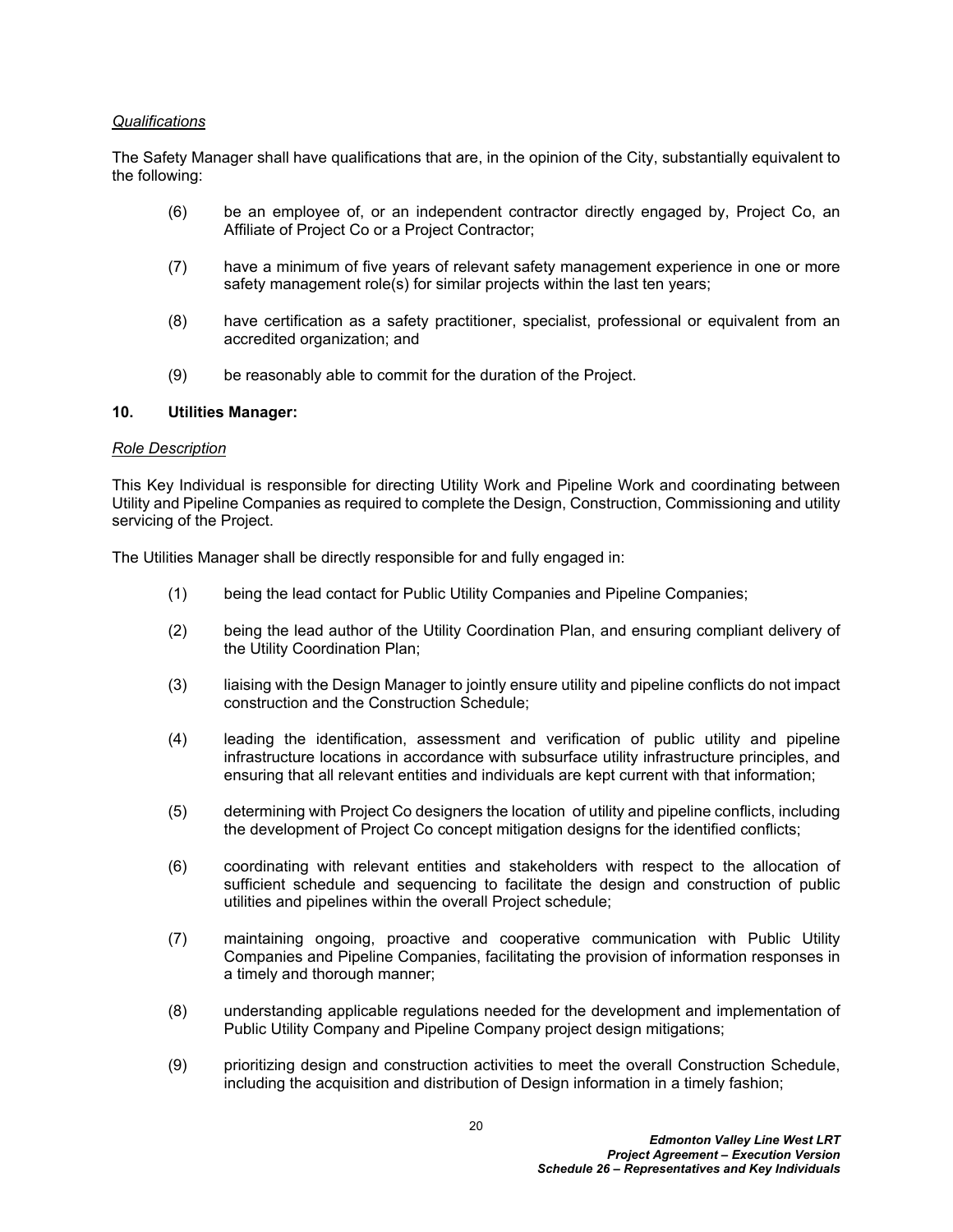- (10) organizing and circulating mitigation designs, submitted or developed, to efficiently identify and resolve conflicts or avoid utility relocations through coordinated design adaptations;
- (11) negotiating for and obtaining all permits and project approvals with utility and pipeline works including the City's utility line assessment permits;
- (12) establishing a system of regular meetings with relevant stakeholders for the ongoing discussion and development of design mitigations, work plans and/or agreements necessary for elimination of conflicts and delivery of the Project;
- (13) establishing and maintaining an up-to-date public utility and pipeline design and construction schedule in conjunction with public utilities and pipelines and Project Co designers and constructors that affords the necessary durations needed to complete them and is within the overall Construction Schedule;
- (14) developing the Pipeline Agreements as necessary, including the acquisition of City preapproval for agreements being negotiated on the City's behalf;
- (15) providing Public Utility Company and Pipeline Company designers and constructors with Design information and direction sufficient for them to efficiently develop and implement relevant protection/relocation works; and
- (16) leading or monitoring the investigation and resolution of unanticipated situations that would arise during conduct of the project involving a public utility or pipeline.

The Utilities Manager shall not, except in accordance with Section [3.2](#page-5-2) *[Change of Key Individual or Job Specifications or Responsibilities]* of this Schedule, abdicate or delegate to any other individual any of its duties or responsibilities.

### *Commitment*

The Utilities Manager shall:

- (17) until public utility and pipeline conflicts are substantially complete, be physically located and present all Business Days of every week in the Greater Edmonton Area with the Core Design Team; and
- (18) at all times throughout the Construction Period, be available to fulfill the full extent of his or her role and be reasonably available to meet in-person with the City's Representative.

### *Qualifications*

The Utilities Manager shall have qualifications that are, in the opinion of the City, substantially equivalent to the following:

- (19) be an employee of, or an independent contractor directly engaged by, Project Co, an Affiliate of Project Co or a Project Contractor;
- (20) hold professional accreditation as an engineer or technologist practising in the subject of municipal utilities, or equivalent acceptable to the City;
- (21) have direct experience performing in a similar role for a substantive time period on a similar brownfield project in an urban environment at least once since the year 2000 in Canada or the United States;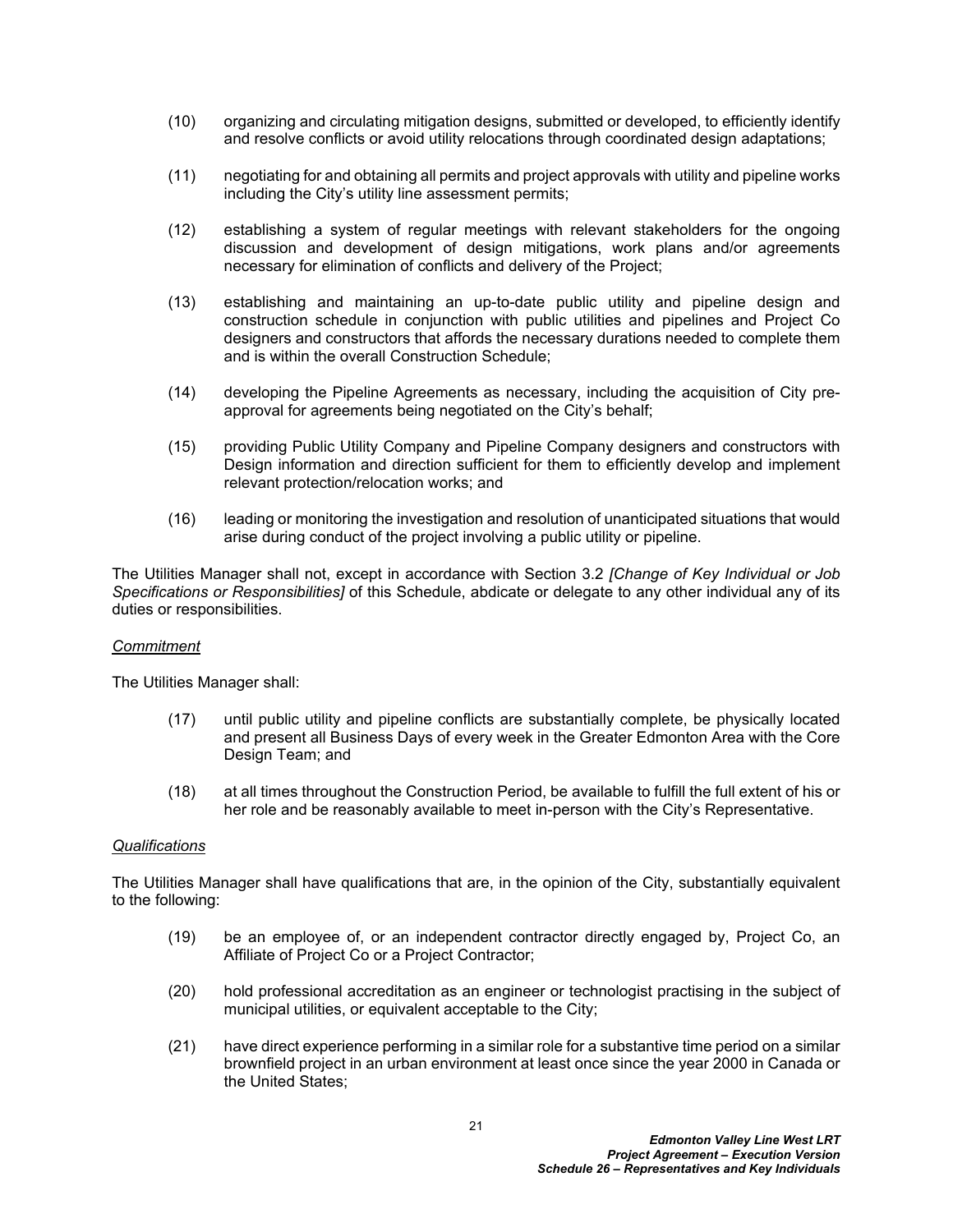- (22) have demonstrated experience identifying conflicts, designing and coordinating the design of utility conflict mitigations or project design accommodations to alleviate conflicts with existing utilities;
- (23) have demonstrated leadership ability in managing utility and pipeline company interfaces and coordination with multiple municipal projects involving multiple stakeholders, with demonstrated success in the achievement of project objectives;
- (24) have experience that demonstrates a broad understanding of the interconnectivity of municipal infrastructure and its design and construction processes, sequencing, and durations;
- (25) have demonstrated knowledge of and experience with utility and pipeline regulations, laws, and agreements as each relates to each specific utility type;
- (26) have demonstrated knowledge and experience working with municipal cadastral information (such as GeoEdmonton) and municipal design and construction standards; and
- (27) be reasonably able to commit for the duration of the Project.

# **11. O&M Leader**

### *Role Description*

This Key Individual is responsible for leading the operations and maintenance compliance and is directly responsible for overseeing the development, implementation and integration of the Operability and Maintainability Parameters into the Design and Construction. The O&M Leader shall have the authority to act on behalf of Project Co in providing operability and maintainability direction on Design and Construction decisions. This Key Individual reports directly to Project Co's Representative.

The O&M Leader will be instrumental in ensuring that the Design and Construction outcomes meet the City's operations and maintenance expectations for the Project. The O&M Leader shall be directly responsible for and fully engaged in:

- (1) leading and overseeing the team of individuals responsible for ensuring operations and maintenance requirements are met in the Design and Construction;
- (2) ensuring the Design and Construction meet all the Operability and Maintainability Parameters;
- (3) liaising with the Design Manager and the Integration Manager to ensure integration of the Operability and Maintainability Parameters into all aspects of the Design;
- (4) liaising with the Construction Manager to ensure integration of the Operability and Maintainability Parameters into all aspects of Construction;
- (5) liaising with the Commissioning Manager to validate that the Infrastructure as commissioned, meets the Operability and Maintainability Parameters; and liasing
- (6) leading and partnering with all relevant participants on the Project to ensure the operations and maintenance perspective is fully considered and up-held in Design and Construction decision making.